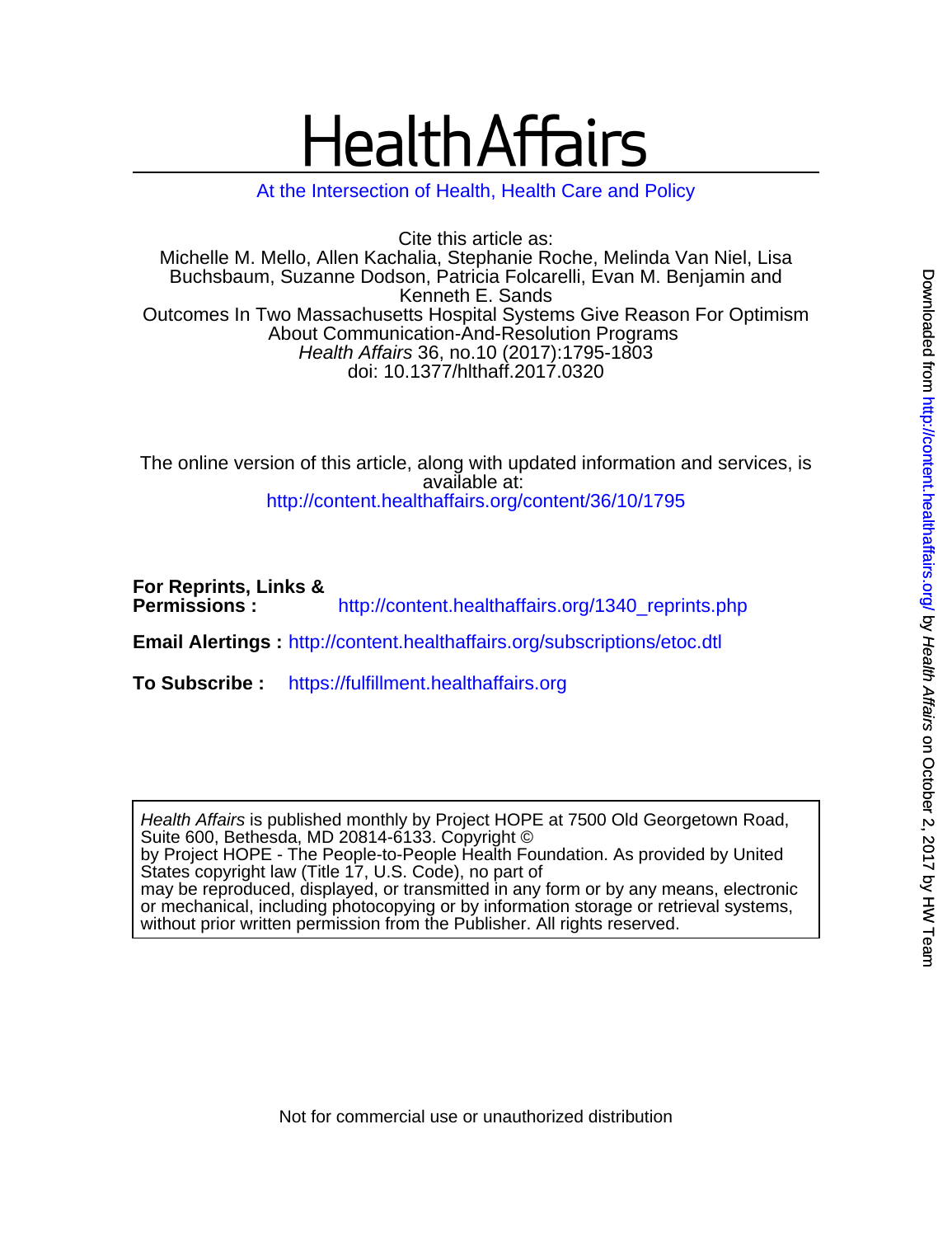By Michelle M. Mello, Allen Kachalia, Stephanie Roche, Melinda Van Niel, Lisa Buchsbaum, Suzanne Dodson, Patricia Folcarelli, Evan M. Benjamin, and Kenneth E. Sands

# Outcomes In Two Massachusetts Hospital Systems Give Reason For Optimism About Communication-And-Resolution Programs

ABSTRACT Through communication-and-resolution programs, hospitals and liability insurers communicate with patients when adverse events occur; investigate and explain what happened; and, where appropriate, apologize and proactively offer compensation. Using data recorded by program staff members and from surveys of involved clinicians, we examined case outcomes of a program used by two academic medical centers and two of their community hospitals in Massachusetts in the period 2013–15. The hospitals demonstrated good adherence to the program protocol. Ninety-one percent of the program events did not meet compensation eligibility criteria, and those events that did were not costly to resolve (the median payment was \$75,000). Only 5 percent of events led to malpractice claims or lawsuits. Clinicians were supportive of the program but desired better communication about it from staff members. Our findings suggest that communication-and-resolution programs will not lead to higher liability costs when hospitals adhere to their commitment to offer compensation proactively.

espite widespread adoption of<br>tort reforms in the United States,<br>concerns persist about the liabili-<br>ty system's effects on the cost of<br>health care and on patients and<br>physicians involved in adverse events. In retort reforms in the United States, concerns persist about the liability system's effects on the cost of health care and on patients and sponse, there has been increasing experimentation with approaches that channel disputes away from the tort system—most prominently, communication-and-resolution programs  $(CRPs).<sup>1,2</sup>$ In these programs, hospitals and liability insurers disclose adverse events to patients; investigate; explain what happened; apologize; and in cases where substandard care caused harm, proactively offer compensation.

The CRP model received attention because early adopters reported large reductions in the volume and cost of malpractice claims.<sup>3</sup> Policy makers' interest led the Agency for Healthcare Research and Quality (AHRQ) to fund CRP demonstration projects and develop an implementation tool kit.<sup>4</sup>

Enthusiasm for CRPs has been tempered in some quarters by concerns about how they may operate in practice. Some hospitals worry that routine disclosures to patients will trigger an avalanche of new malpractice claims and that insurers will struggle with the consequences.<sup>5</sup> The potential for higher costs has raised concerns that hospitals with CRPs might not adhere to their commitments to consistently deliver fair and proactive compensation offers.<sup>6,7</sup>

We implemented and evaluated a CRP known as CARe (Communication, Apology, and Resolution) in six Massachusetts hospitals. Our evaluation aimed to answer three questions: Did the institutions adhere to the CRP protocol? If so, did the program lead to high compensation costs? Finally, what did clinicians involved with the program think of it? After describing the setting doi: 10.1377/hlthaff.2017.0320 HEALTH AFFAIRS 36, NO. 10 (2017): 1795–<sup>1803</sup> ©2017 Project HOPE— The People-to-People Health Foundation, Inc.

Michelle M. Mello (mmello@ law.stanford.edu) is a professor of law at Stanford Law School and a professor of health research and policy at Stanford University School of Medicine, in California.

Allen Kachalia is an associate professor of medicine at Harvard Medical School and chief quality officer at Brigham Health, both in Boston, Massachusetts.

Stephanie Roche is a quality analyst at Beth Israel Deaconess Medical Center, in Boston.

Melinda Van Niel is a project manager at Beth Israel Deaconess Medical Center.

Lisa Buchsbaum was a project manager at Beth Israel Deaconess Medical Center at the time this research was conducted. She is now a patient safety program manager at Regions Hospital, in St. Paul, Minnesota.

Suzanne Dodson was a project manager at Baystate Medical Center, in Springfield, Massachusetts, at the time this research was conducted. She is now retired.

Patricia Folcarelli is interim vice president for health care quality at Beth Israel Deaconess Medical Center.

Evan M. Benjamin is a professor of medicine at Tufts University School of Medicine, in Boston, and senior vice president at Baystate Health, in Springfield.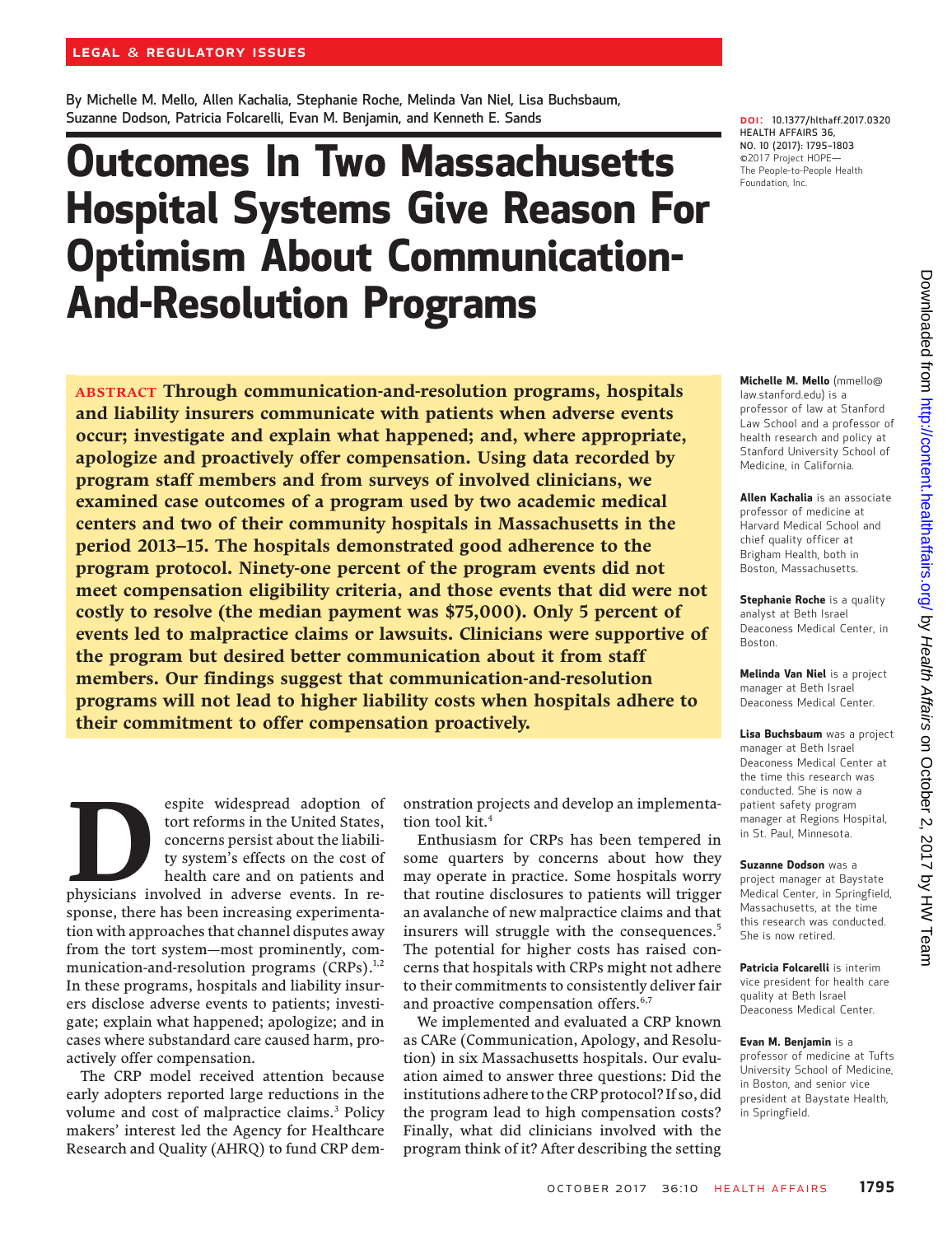Kenneth E. Sands was senior vice president at Beth Israel Deaconess Medical Center at the time this research was conducted. He is now chief epidemiologist and chief patient safety officer at HCA, in Nashville, Tennessee.

and the program, in this article we present some of the findings of this evaluation.

#### The Setting

CARe was implemented at two large, urban academic medical centers, Beth Israel Deaconess Medical Center and Baystate Medical Center, and at two of each center's community hospitals. Beth Israel Deaconess is a 672-bed, Level I trauma center that is insured through a risk retention group. Baystate is a 716-bed, Level I trauma center that is self-insured. Baystate's two community hospitals (one with 90 beds and one with 25) and Beth Israel Deaconess's two community hospitals (one with 88 beds and one with 58) also participated. Beth Israel Deaconess and Baystate had preexisting disclosure and apology policies. All hospitals that implemented CARe participated in the evaluation, except the Beth Israel Deaconess community hospitals—which did not contribute data because no Institutional Review Board review was available.

CARe implementation benefited from the 2012 adoption of a Massachusetts statute that combined an adverse event disclosure requirement for health care providers and facilities with legal protection for them if they made statements of apology.8 The law also required malpractice plaintiffs to give defendants written prelitigation notice (PLN) 180 days before filing suit, to create an opportunity to resolve the dispute.

#### The CARe Program

CARe was developed following an exploratory process in which clinical quality leaders and academic researchers studied stakeholders' perceptions of obstacles to implementing CRPs in Massachusetts. Interviews revealed high support for the CRP concept and actionable steps that could help overcome barriers to CRP implementation.9

The program evaluated in this article was led by the chief quality officers at Beth Israel Deaconess and Baystate and a former president of the state medical society. They founded and received ongoing assistance from the Massachusetts Alliance for Communication and Resolution Following Medical Injury, a coalition of stakeholders and academic researchers.<sup>10</sup>

CARe was operated by the hospitals' riskmanagement departments, which were supported in that operation by one project manager at each academic medical center and an evaluation team led by academic researchers. Biweekly conference calls were held to address challenges and standardize practices across hospitals. For further program details, see the online Appendix.<sup>11</sup>

CARe's objectives were to improve communication and transparency surrounding adverse events, improve patient safety, reduce lawsuits and promote reconciliation by proactively meeting injured patients' needs, and support clinicians in disclosing medical injuries. The program was designed through a collaborative process that involved the hospitals, their insurers, and members of the Massachusetts Alliance for Communication and Resolution Following Medical Injury.

Implementation of the program required institutions to use the CARe model in all clinical settings for all adverse events. Events were included in the CARe evaluation if they met (or if the patient alleged that they met) a severity threshold (they caused either permanent harm or temporary harm that led to or extended a hospitalization, required an invasive procedure, or resulted in at least three outpatient visits), they triggered state agency reporting requirements, a provider requested the use of the CARe process, or a PLN was received.

The key elements of CARe were incorporated into a written protocol for managing CARe events that included decision pathways and decision criteria (for details, see Appendix A4).<sup>11</sup> The protocol called for compensation offers when violations of the standard of care caused significant harm. The hospital conducted an internal investigation and then decided whether to refer the event to the liability insurer for possible compensation (for details on the decision criteria, see Appendix A4).<sup>11</sup> Risk managers and designated clinicians made this decision based on prespecified criteria (either the investigation indicated that a standard-of-care violation might have caused significant harm, or the event entered CARe because of a PLN). The insurer then completed its review after obtaining medical and CARe records with the patient's permission and talking with the risk manager. A meeting was held between insurer and hospital representatives and the patient and family (and the parties' attorneys, if desired) to relay findings and seek a resolution.

#### Study Data And Methods

The CARe evaluation followed the same methods as those in other CRP demonstration projects.<sup>12,13</sup> Outcome measures included the proportion of CARe events that resulted in legal action, dollar amounts paid to patients, hospitals' adherence to the CARe protocol, and clinicians' satisfaction with the program.

DATA Following Institutional Review Board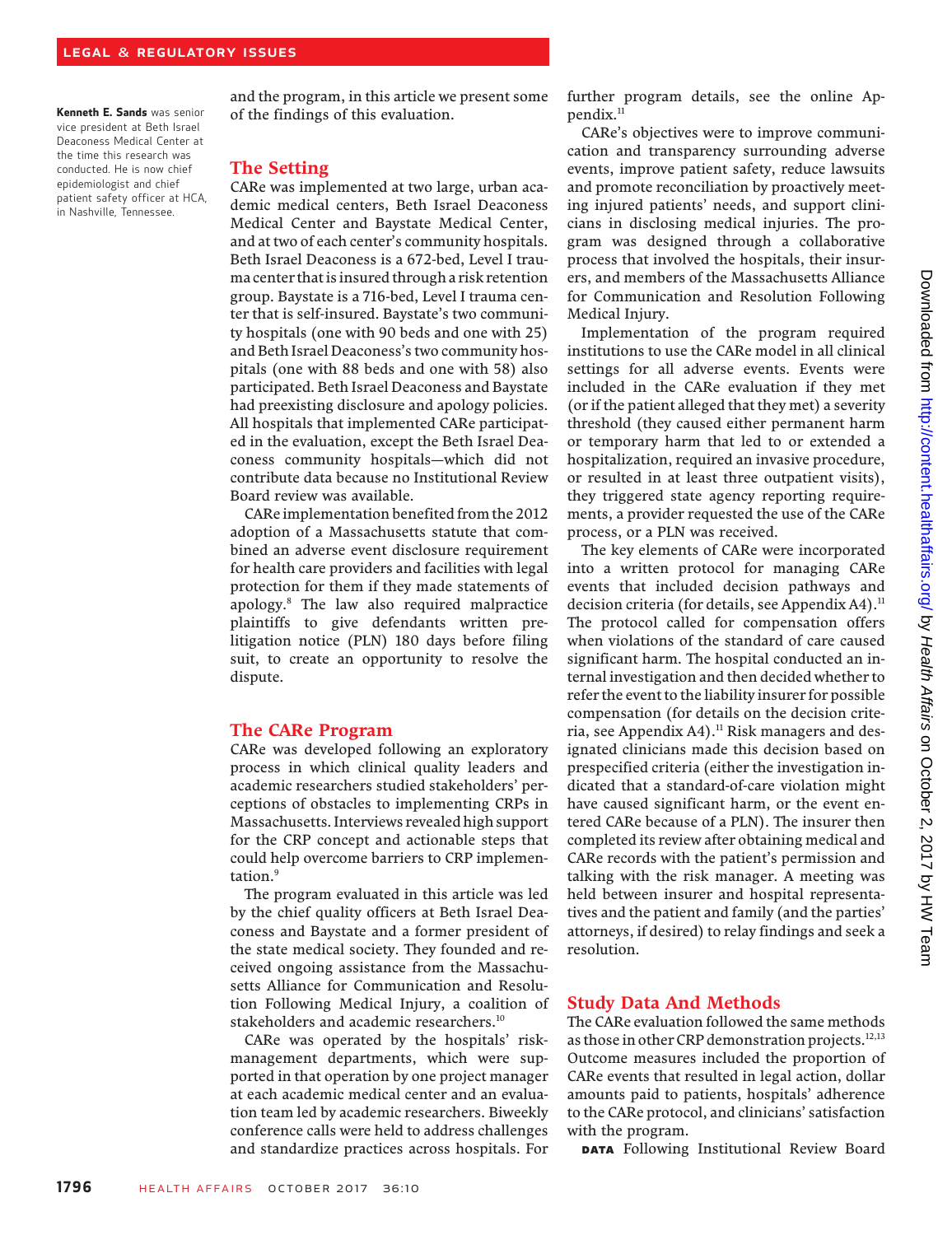approval, hospital risk managers and project managers recorded data about each case. Beth Israel Deaconess and Baystate began collecting data in February and March 2013, respectively, and Baystate's community hospitals began doing so in May and August of the same year. Data collection ended in October 2015, for an observation period of 32–33 months at the academic medical centers and 27–29 months at the community hospitals. Updated information on additional settlements, claims, PLNs, and lawsuits was obtained in August 2016.

Data were collected and managed using RED-Cap electronic data capture tools. Because previous CRP evaluations identified implementation fidelity as a problem for new adopters, $12-14$  data collection included detailed documentation of reasons for not following the CARe protocol.

A satisfaction survey was administered via REDCap to one or two clinicians identified by risk managers as being the most involved in CARe's handling of each of the 270 events in the third year of the program at the academic medical centers. Structured questions asked about clinicians' familiarity with and perceptions of CARe (for the full text of the survey, see Appendix A2).<sup>11</sup>

Data were collected on 989 CARe events. Two hundred and seventy invitations to participate in the survey were sent to 225 clinicians involved in CARe events in the third year (some clinicians were involved in more than one event). The survey completion rate was 68.1 percent (184 responses to 270 invitations).

Limitations This study had a number of limitations. First, the Massachusetts hospitals' CRP experiences might not be broadly generalizable. Research suggests that organizational characteristics affect CRP implementation fidelity and outcomes.2,12,14 Furthermore, the presence of project managers might have heightened our hospitals' adherence to CRP protocol, and Massachusetts's PLN law might have helped avert lawsuits.

Second, as discussed below, our analysis might underreport the numbers of claims and lawsuits that ultimately occurred for CARe events. Finally, although our survey response rate was high, nonresponse bias cannot be ruled out.

#### Study Results

The four hospitals we studied (identified as hospitals A–D in Exhibit 1) applied the CARe process to a diverse set of events across all clinical departments. Of the 989 total events we studied, 60 of them (6.1 percent) entered CARe because a PLN or claim was received, while 929 (88.9 percent) entered the program because an adverse event that allegedly exceeded the severity threshold was reported, the event met other criteria, or both (see Appendix Figure A4). $<sup>11</sup>$ </sup>

Communication With Patients And Fami-LIES Adherence to the communication element of the CRP protocol was high. Where communication did not occur, it was usually for a valid reason, as described below.

An initial communication with the patient or family discussing the harm event was documented for 760 of the 929 (81.8 percent) events that did not enter the CARe process because of a PLN (see Appendix Figure A4).<sup>11</sup> Where no conversation occurred, leading reasons included that the hospital was unaware of the event until a patient complained (18 cases), the hospital initiated an investigation through other quality-review mechanisms in response to a staff member's report of a possible adverse event but found no problem to disclose to the patient (27 cases), and the patient or family did not respond to multiple contact attempts (12 cases) (data not shown).

An oral or written resolution communication that provided feedback to the patient or family on the investigation findings was documented in 573 of 944 (60.7 percent) of cases in which the CARe process had been completed by the close of data collection (see Appendix Figure A4).<sup>11</sup> In 80 cases, no such communication was deemed necessary because all pertinent information had already been conveyed to the patient, family, or both (data not shown). Other leading reasons for not having such a communication were that the investigation revealed no concerns about the care or was inconclusive, and the patient or family was not expecting further communication (69 cases); the patient or family did not respond to outreach attempts or was unwilling to engage (57 cases); and no initial disclosure conversation had been held (25 cases). No reason was documented in 109 cases.

DETERMINATIONS MADE Few events that entered the CARe process met the criteria for compensation. After investigating, hospitals found that the standard of care had been met in 675 of 916 (73.7 percent) of cases where a determination could be reached, and that the standard had been violated in 241 cases (26.3 percent) (Appendix Figure A3). Of the remaining 73 (out of 989) cases, no determination could be reached in 59 cases, 9 cases were pending at the close of data collection, and 5 were referred directly to the insurer (see the Notes to Appendix Figure A3).<sup>11</sup>

Of the 241 cases involving standard-of-care violations, 133 (55.4 percent) were potentially eligible for compensation because they involved significant harm (see Appendix Figure A3).<sup>11</sup>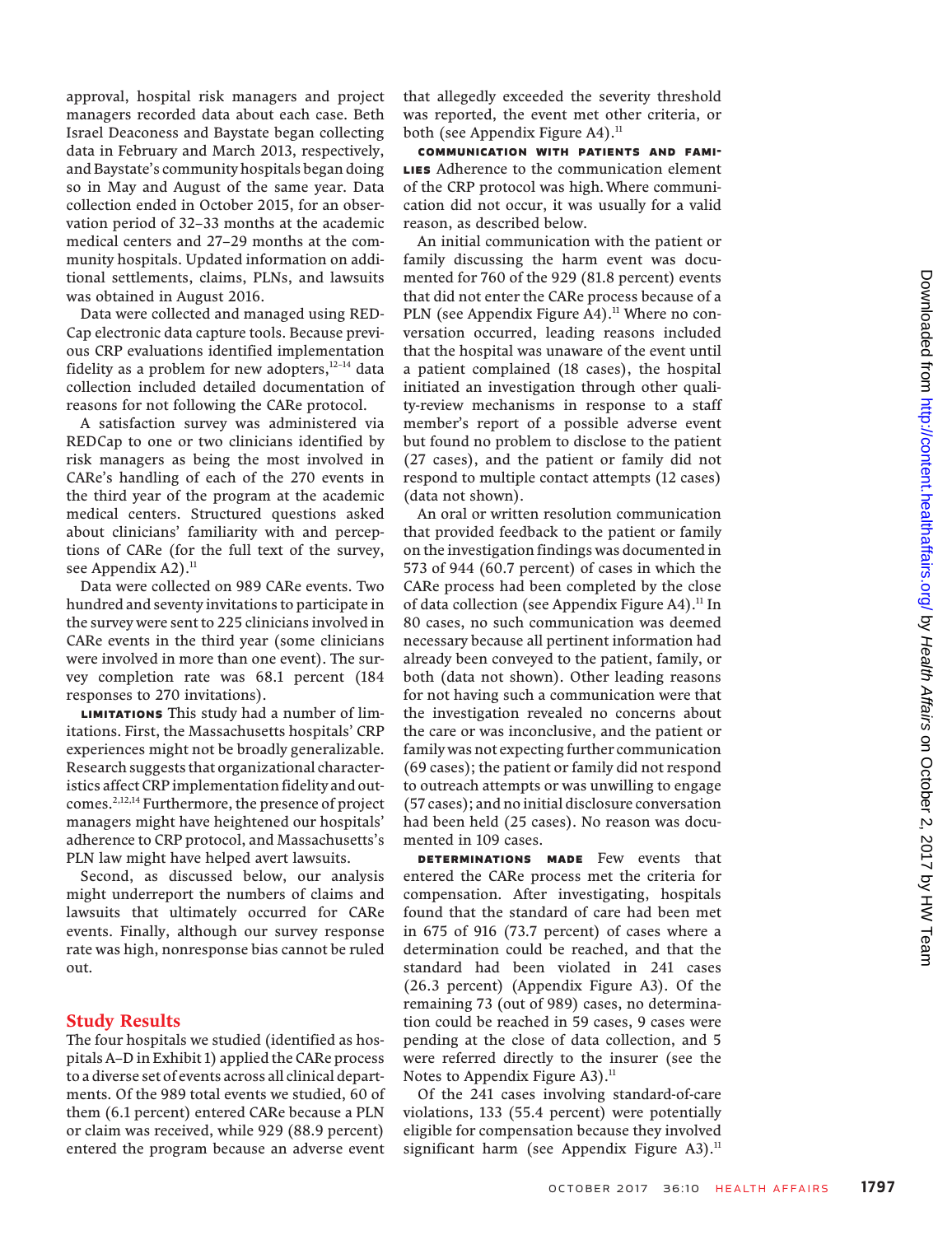#### Exhibit 1

#### Characteristics of CARe events in four Massachusetts hospitals

|                                                                                                                                                                                                                                                         | No.                                                         | Percent                                                               |
|---------------------------------------------------------------------------------------------------------------------------------------------------------------------------------------------------------------------------------------------------------|-------------------------------------------------------------|-----------------------------------------------------------------------|
| <b>HOSPITAL</b>                                                                                                                                                                                                                                         |                                                             |                                                                       |
| А<br>B<br>C<br>D                                                                                                                                                                                                                                        | 474<br>449<br>36<br>30                                      | 47.9<br>45.4<br>3.6<br>3.0                                            |
| <b>PATIENT CHARACTERISTICS</b>                                                                                                                                                                                                                          |                                                             |                                                                       |
| Female<br>Mean age (years) <sup>a</sup><br>White<br><b>Black</b><br>Asian<br>Native Hawaiian or Pacific Islander<br>Hispanic                                                                                                                            | 519<br>53.1<br>667<br>72<br>33<br>1<br>91                   | 56.2<br>$-b$<br>86.3<br>9.3<br>4.3<br>0.1<br>11.1                     |
| PRIMARY INVOLVED CLINICIAN TYPE                                                                                                                                                                                                                         |                                                             |                                                                       |
| Attending or ED physician<br>Registered nurse<br>Resident or fellow<br>Anesthesiologist<br>Radiologist<br>Other                                                                                                                                         | 632<br>164<br>48<br>34<br>29<br>78                          | 64.2<br>16.6<br>4.9<br>3.4<br>2.9<br>7.9                              |
| FIRST REPORTED TO RISK MANAGEMENT BY:                                                                                                                                                                                                                   |                                                             |                                                                       |
| Internal facility reporter<br>Patient or family member<br>Attorney for patient or family member<br>Patient's insurer<br>State department of public health                                                                                               | 705<br>247<br>32<br>4<br>1                                  | 71.3<br>25.0<br>3.2<br>0.4<br>0.1                                     |
| <b>ADVERSE EVENT TYPE</b>                                                                                                                                                                                                                               |                                                             |                                                                       |
| Surgical or procedural complication <sup>c</sup><br>Medical management<br>Diagnostic error or delay<br>Fall<br>Obstetrical or neonatal complication<br>Medication related<br>Cardiac or respiratory arrest<br>Infection<br>Other<br>Unable to determine | 341<br>219<br>154<br>98<br>64<br>63<br>58<br>52<br>64<br>12 | 34.5<br>22.1<br>15.6<br>9.9<br>6.5<br>6.4<br>5.9<br>5.3<br>6.5<br>1.2 |
| <b>INJURY SEVERITY<sup>d</sup></b>                                                                                                                                                                                                                      |                                                             |                                                                       |
| Death<br>Permanent harm<br>Temporary harm requiring:                                                                                                                                                                                                    | 169<br>70                                                   | 17.2<br>7.1                                                           |
| Life-sustaining intervention<br>Hospitalization or extended hospital stay<br>Invasive medical procedure, at least 3 outpatient visits, or both<br>Other treatment or intervention                                                                       | 72<br>236<br>143<br>156                                     | 7.3<br>24.1<br>14.6<br>15.9                                           |

source Authors' analysis of data from four hospitals that are part of Beth Israel Deaconess Medical Center and Baystate Medical Center. Notes  $N = 989$  events. The exhibit shows percentages of nonmissing responses. Percentages might not sum to 100 because of rounding or because categories are not mutually exclusive. Additional details on event characteristics are available in Appendix A3 (see Note 11 in text). CARe is Communication, Apology, and Resolution. ED is emergency department. <sup>a</sup>Standard deviation: 23.9. <sup>b</sup>Not applicable. <sup>c</sup>Includes complications from diagnostic and bedside procedures. <sup>d</sup>National Coordinating Council for Medication Error Reporting and Prevention (NCC MERP) score, which ranges from A (circumstances or events that have the capacity to cause error) to I (an error occurred that may have contributed to or resulted in the patient's death).

Hospitals judged 82 of the 124 (66.1 percent) cases to be causally related to medical care. Overall, the hospitals determined that 9.0 percent of the events that involved significant harm were caused by substandard care (data not shown).

Insurer Decisions And Resolution Efforts Fidelity to the CRP protocol was strong for compensation processes, although barriers were sometimes encountered. CRP events were not costly to resolve.

Of the 980 events for which hospitals reached a decision about whether to refer the case to the insurer for possible compensation, 140 (14.3 percent) met the referral criteria (Exhibit 2). Seventeen of these cases were not actually referred to the insurer because the patient declined or did not respond to the offer of insurer review (9 cases); risk managers judged the family to be satisfied with the explanation, apology, or other items (such as bill waivers) given (7 cases); or the patient alleged that an event had occurred that was absent from the medical record (1 case) (data not shown). Another 15 cases were referred to the insurer but not reviewed because the patient did not release medical records, declined the review, or experienced harm that was later determined to be below the severity threshold (data not shown).

Insurers reviewed the remaining files. Of these, 28 were still pending at the close of data collection. Insurers also reviewed 37 files at a hospital's request although the criteria for review were not met (Exhibit 2)—for example, because an upset family demanded a review. As of August 2016, among cases for which the insurer review had been completed, insurers found that the standard of care had been violated in 46 of 111 (41.4 percent) cases and had not been violated in 52.3 percent of cases (in 7 cases, the insurer could not reach a determination) (data not shown).

Exhibit 2 and Appendix Figure  $A4<sup>11</sup>$  show what was offered to patients as of October 2015. Overall, there was substantial compliance with the CARe protocol, and most discrepancies had reasonable explanations. For example, in fifteen cases, compensation was not offered despite a standard-of-care violation. Of these, twelve had justifications (the harm was below the minimum severity threshold, ongoing discussions later resulted in a compensation offer, or patients did not desire compensation or would not engage). In the other three, risk managers decided that the patient seemed satisfied with service recovery items (such as medical bill waivers, meal vouchers, parking reimbursement, and gift cards) or denied the claim because the plaintiff's counsel did not furnish expert support for it. In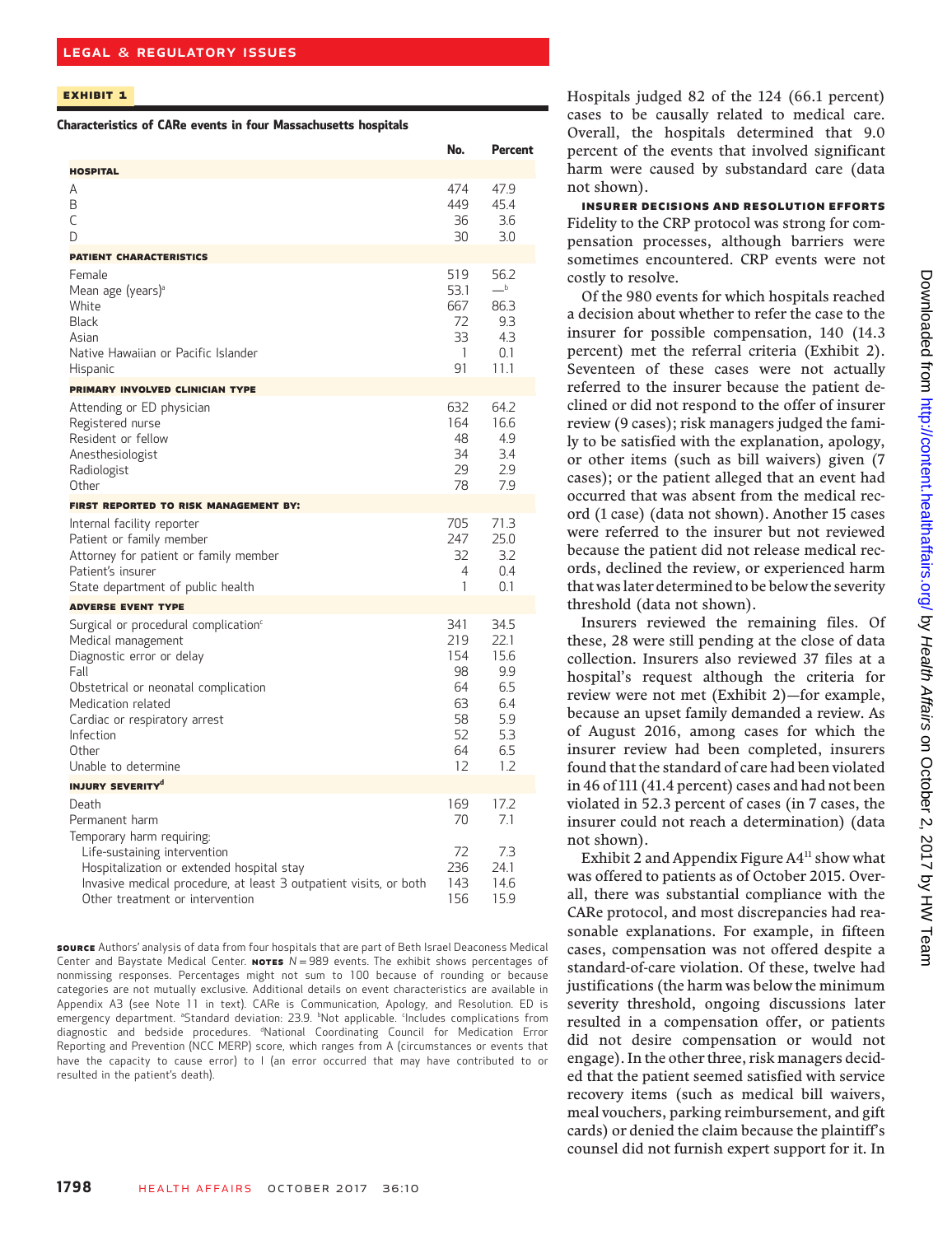#### Flow and resolution of events in the CARe program as of October 2015

|                                                                                                                                                                                                                                           | <b>Number</b>                                                                                                                                                                                                     |
|-------------------------------------------------------------------------------------------------------------------------------------------------------------------------------------------------------------------------------------------|-------------------------------------------------------------------------------------------------------------------------------------------------------------------------------------------------------------------|
| Hospital investigation completed                                                                                                                                                                                                          | 980 (out of 989 reported events) <sup>®</sup>                                                                                                                                                                     |
| <b>CRITERIA FOR INSURER REFERRAL MET</b>                                                                                                                                                                                                  |                                                                                                                                                                                                                   |
| Number of events<br>Not referred to insurer<br>Referred to insurer<br>Standard of care met<br>Still pending, not reviewed, or not determined<br>Standard of care violated<br>Compensation offered<br>Apology made<br>Explanation provided | 140<br>17<br>123<br>35<br>49<br>39<br>24 (out of 35 cases where deemed appropriate) $\overline{ }$<br>33 (out of 32 cases where deemed appropriate) c<br>34 (out of 30 cases where deemed appropriate) $\epsilon$ |
| <b>RIA FOR INSURER REFERRAL NOT MET</b>                                                                                                                                                                                                   |                                                                                                                                                                                                                   |
| Number of events<br>Not referred to insurer<br>Referred to insurer<br>Standard of care met<br>Still pending, not reviewed, or not determined<br>Standard of care violated<br>Compensation offered<br>Apology made<br>Explanation provided | 840<br>803<br>37<br>22<br>8<br>7<br>6 (out of 6 cases where deemed appropriate)<br>7 (out of 5 cases where deemed appropriate) $\epsilon$<br>5 (out of 4 cases where deemed appropriate) $\epsilon$               |

source Authors' analysis of data from four hospitals that are part of Beth Israel Deaconess Medical Center and Baystate Medical Center. **NOTE** Appendix A4 provides a more detailed graphical presentation (see Note 11 in text). <sup>a</sup>The 989 reported events exclude forty-five in which the Communication, Apology, and Resolution (CARe) process had not yet been completed by close of our data collection period, in October 2015. Feedback communication may have occurred subsequently. <sup>b</sup>The numerator excludes four cases in which compensation was offered after October 2015. 'The numerator includes some apologies and explanations that were communicated before the case was referred to the insurer.

the thirty-one cases where no apology was offered, leading reasons were patient unresponsiveness to outreach and situations in which the case had entered the CARe process because of a PLN or claim, it was found to lack merit, and a denial letter was issued without an apology.

Monetary compensation had been offered in 43 cases and paid in 40 cases by August 2016 (median payment: \$75,000; interquartile range: \$22,500, \$250,000; maximum payment: \$2 million) (data not shown). Additionally, service recovery items were offered in 181 cases (18.5 percent) (Appendix Figure A5). $11$  Of these cases, 71.2 percent did not meet criteria for compensation, 12.2 percent received both a bill waiver and compensation, and all but 2 of the remaining cases had justifications for the lack of a compensation offer (for example, the family declined the offer of an insurer review) (data not shown).

Liability Outcomes Few CARe events escalated to legal action. As of August 2016, 47 of the 929 (5.1 percent) events that did not enter the CARe process because of a PLN or claim had led to claims, PLNs, or lawsuits (for details, see Appendix Figure  $A5$ ).<sup>11</sup> Among all 989 events, 40 (4.0 percent) were settled with a release of claims signed.

During the CARe process, insurers deemed

fourteen of the forty-seven events that ultimately resulted in legal action ineligible for compensation due to lack of negligence or (in one case) lack of harm. They deemed twenty-two of the cases compensable, offered compensation in all of them, and had settled twenty of them by August 2016. Determinations had not been reached in the other eleven cases by the end of the study period (data not shown).

PATIENT SAFETY OUTCOMES Patient safety improvements were frequently identified during the CARe process. For cases reviewed by the insurer, patient safety improvements that had been or were likely to be implemented by the hospital because of the incident were recorded. Of the 132 cases in which review had progressed far enough for the patient safety question to have been answered by October 2015, 54 (40.9 percent) gave rise to a safety improvement action. These included sharing investigation findings with clinical staff members (27.3 percent), clinical staff educational efforts (25.8 percent), policy changes (15.9 percent), safety alerts sent to staff members (10.6 percent), input into the quality improvement system for further analysis (7.6 percent), new process flow diagrams (7.6 percent), human factor engineering analysis (4.5 percent), and other steps (6.8 percent)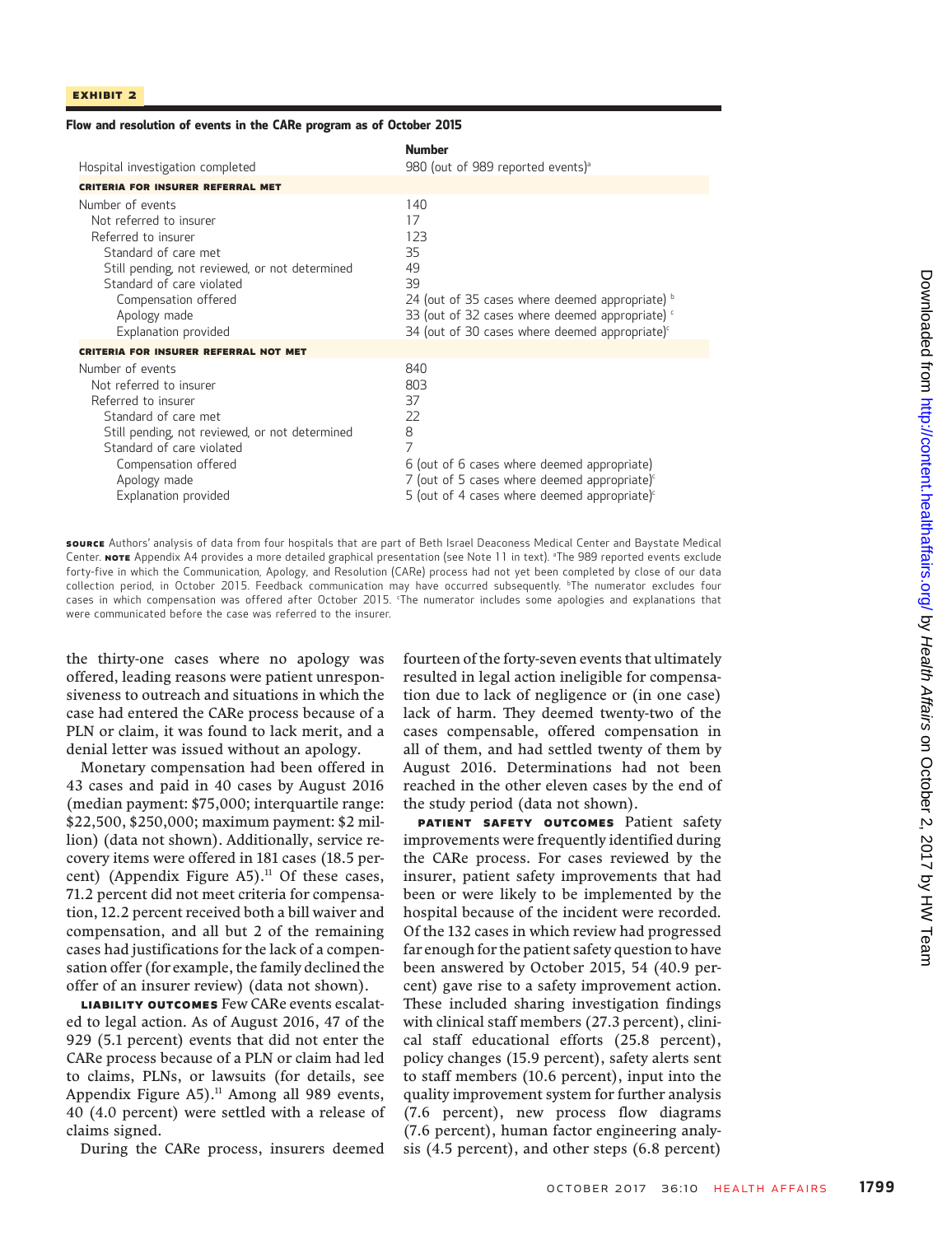(some events resulted in more than one safety improvement action). The safety interventions implemented were diverse—for example, new labeling for high-risk medications, color-coded socks for patients at risk for falls, radio frequency identification tags for surgical sponges, improved interpreter services, process improvements for managing the selection of implantables in surgery, and a multidisciplinary checklist for breech deliveries.

Providers' Perceptions Providers who were familiar with CARe had favorable perceptions of it (Exhibit 3).We received 184 surveys from 162 different providers—including 124 physicians and physician trainees (76.5 percent), 34 nurses (21.0 percent), and 4 others (2.5 percent). Of the respondents, 57.3 percent were male, and 87.9 percent were white.

Two findings emerged from the survey responses. First, many clinicians were unfamiliar with the CARe program in general or with what had occurred in the handling of the event they were involved in. Nearly 40 percent of the responses indicated that the clinician was either not very or not at all familiar with the program (Exhibit 3).

Second, most clinicians who felt informed enough to provide satisfaction ratings expressed positive views. Only 10.2 percent gave a negative rating of the program overall, while 69.4 percent

gave strongly positive ratings. Ratings were similar concerning how fairly CARe representatives treated the patient or family. Dissatisfaction was somewhat more prevalent concerning how the clinicians were treated in the CARe process (17.9 percent were dissatisfied), how well CARe representatives communicated with them (23.1 percent), and how long it took to resolve the event with the patient or family (23.0 percent); however, strong majorities still expressed positive views. The most commonly suggested improvement to CARe was to improve communication with involved clinicians (data not shown).

#### Discussion

This study provides insights into whether institutions operating communication-andresolution programs maintain their commitments once financial consequences emerge. In the first three years of their use of one of these programs, Communication, Apology, and Resolution (CARe), the hospitals had good adherence to the key elements of its protocols and found that only 5 percent of CARe events led to claims. However, the hospitals' experience does highlight some of the barriers to executing a CRP.

Hospitals Adhered To Protocols But Encountered Barriers In adopting CARe, hos-

Exhibit 3

Satisfaction with CARe program reported on 184 surveys from clinicians involved in CARe events

|                                                                                                                                      |                                   | Able to answer                                  |                                             |                                |  |  |
|--------------------------------------------------------------------------------------------------------------------------------------|-----------------------------------|-------------------------------------------------|---------------------------------------------|--------------------------------|--|--|
|                                                                                                                                      | <b>Negative</b><br>rating $(1-5)$ | <b>Moderately</b><br>positive rating<br>$(6-8)$ | <b>Strongly positive</b><br>rating $(9-10)$ | Don't know<br>enough to answer |  |  |
| Overall, how supportive are you of using the CARe process to try to<br>resolve unanticipated care outcomes?                          | 10.2%                             | 20.4%                                           | 69.4%                                       | 41.3%                          |  |  |
| Overall, how fairly did program representatives treat the patient or<br>family?                                                      | 10.0                              | 20.0                                            | 70.0                                        | 72.8                           |  |  |
| Overall, how fairly were you treated in the CARe process?                                                                            | 17.9                              | 17.9                                            | 64.3                                        | 54.3                           |  |  |
| How satisfied were you with how well program representatives<br>communicated with you?                                               | 23.1                              | 34.1                                            | 42.9                                        | 50.5                           |  |  |
| How satisfied were you with how long it took to resolve the event with<br>the patient or family?                                     | 23.0                              | 37.9                                            | 39.1                                        | 52.7                           |  |  |
| Overall, how satisfied were you with the discussion(s) with the patient or<br>family about the unexpected care outcome? <sup>c</sup> | 20.3                              | 44.9                                            | 34.7                                        | —₫                             |  |  |
|                                                                                                                                      | Not at all<br>familiar            | Not very<br>familiar                            | <b>Somewhat</b><br>familiar                 | Very familiar                  |  |  |
| How familiar are you with the CARe program?                                                                                          | 17.9%                             | 21.7%                                           | 42.9%                                       | 17.4%                          |  |  |

source Authors' analysis of data from four hospitals that are part of Beth Israel Deaconess Medical Center and Baystate Medical Center. NoTES The percentages for "able to answer" are of respondents who did not say they didn't know enough to answer. Percentages might not sum to 100 because of rounding. Appendix A2 includes the full survey questionnaire (see Note 11 in text). CARe is Communication, Apology, and Resolution. ʿAsked only of the 118 clinicians who reported having been involved in the disclosure conversation. <sup>d</sup>Not applicable.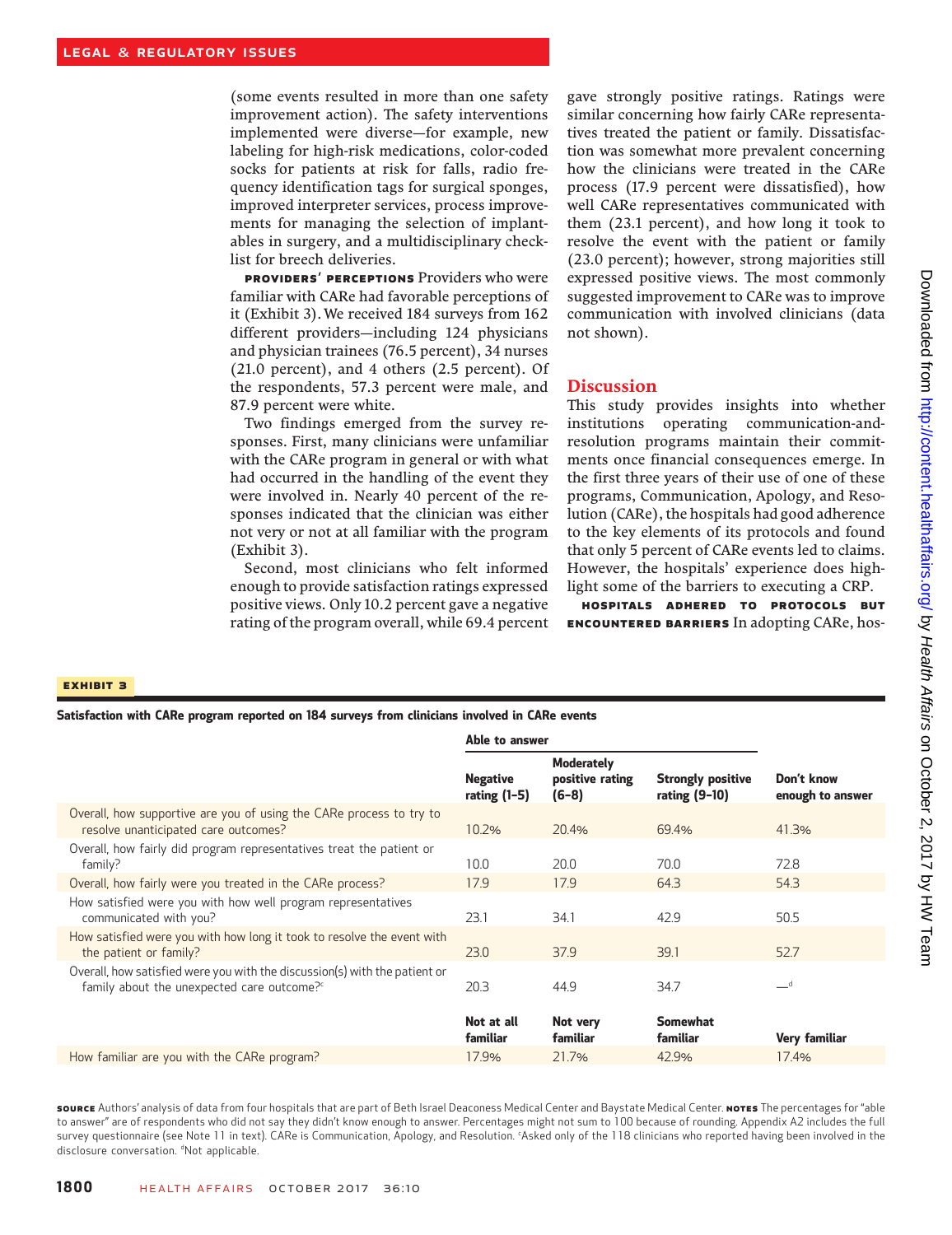pitals committed to delivering several key elements: an initial disclosure, investigation, referral to insurers when certain criteria were met, and feedback communication that provided the investigation findings and resolution elements determined to be appropriate.

An initial disclosure conversation was held about 80 percent of the time (excluding cases that entered the CARe process because of a PLN), and there were reasonable explanations for not having one in most of the remaining cases. Resolution elements determined to be appropriate were usually delivered and usually consistent with compensation criteria. Consistency in delivering feedback was somewhat lower, with communication occurring in about 60 percent of the events.

The leading reason for not having a feedback communication was that all key information was known at the time of the initial conversation. However, patient-related factors sometimes presented barriers—for example, some patients did not wish to talk. In meetings between CARe program staff and the evaluation team, risk managers expressed uncertainty about how vigorously to pursue patients who did not seem to want to engage.

Despite the good overall adherence to the CARe protocol, some deviations were not fully explained. With regard to delivering compensation where criteria were met, there were a handful of cases in which patients seemed satisfied with something else, such as an apology and service recovery items. Although some families do not desire compensation, mistakes can easily be made in drawing this conclusion without explicitly asking. Service recovery items should not be offered as a substitute for full compensation in cases where compensation criteria are met.

The Massachusetts hospitals were able to adhere to their CRP commitments more consistently than hospitals in an earlier demonstration project in New York. There, compensation offers were made in only one in six CRP events judged to be due to a standard-of-care violation.<sup>13,14</sup> The New York hospitals cited resistance by insurers and physicians as factors preventing them from making offers—a problem not reported in Massachusetts.

Most Events Did Not Meet Compensation Criteria Although public discussion of CRPs focuses on their role in compensating victims of medical error, most CARe events did not involve errors. In the Massachusetts hospitals' judgment, only about 9 percent of events met compensation criteria.When an event was ineligible for insurer referral, CARe's role was to deliver a meaningful disclosure, explanation, and sympathetic apology. The data indicate that

hospitals did this consistently.

A key takeaway lesson is that most often, CRPs' work involves communicating with patients about adverse outcomes that are not due to substandard care—providing the information and empathy that patients need to be able to process the event<sup>15</sup> and understand that it does not merit legal redress.

The compensation criteria in CRPs usually mirror those of the tort system, in which liability requires evidence of both causation and breach of the standard of care and in which most paid claims involve events that caused serious harm.16 In our analysis, the leading reason for ineligibility for compensation was that the standard of care had been met. The proportion of cases in which that standard had been met—about threequarters—is consistent with that reported in the New York CRP project.13 Among CARe events in which the standard of care had been violated, about half involved significant harm, and twothirds of those injuries were caused by medical care. An example of a standard-of-care violation with no causation is a patient who contracted a hospital-acquired infection and later died, but not because of the infection.

Rational observers may question whether these figures indicate bias in hospitals' evaluations, but findings from other studies suggest that this is not the case. The findings that three-quarters of adverse events did not involve substandard care and that the majority did not involve significant harm accord with the results of two large studies that reviewed data from hospital charts.17,18 It is difficult to find comparable data on causation of events, but CARe hospitals judged harm to have been caused by medical care most of the time. The low proportion of compensable events suggests that the CARe hospitals applied the process to a broad swath of reported incidents, not merely those they expected to generate litigation.

Given the rarity with which CRP events result in settlements, it is reasonable to wonder whether the programs are worth the time they require, but risk managers in our study thought they were (see Appendix A8 for details).<sup>11</sup> By providing explanations and expressions of sympathy for harms not arising from negligence, CRPs may avert lawsuits springing from misunderstanding. Malpractice claims frequently involve injuries not caused by substandard care,<sup>16</sup> and plaintiffs are often motivated by perceptions that providers communicated poorly or attempted to cover up negligence.<sup>19</sup> CRPs also encourage systematic evaluation of whether each adverse event suggests patient safety lessons. Finally, CRPs can help hospitals foster a culture of transparency by supporting clinicians in making disclosures.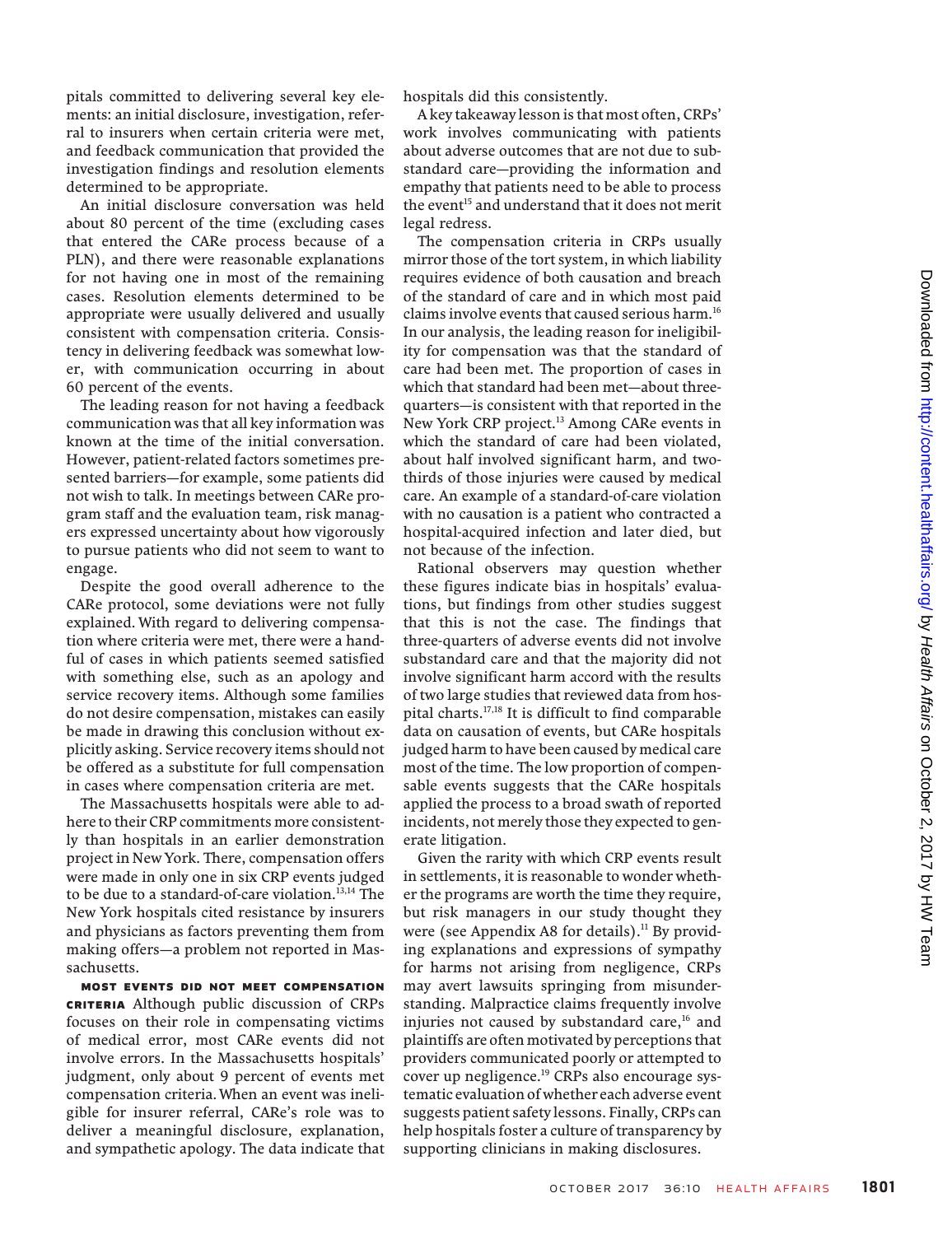Events Were Not Costly To Resolve And RARELY LED TO CLAIMS The CARe program did not trigger a barrage of new litigation or costs. Only 5.1 percent of events that did not enter the program because of a claim or PLN resulted in a claim by August 2016. The compensation paid for CARe events was fairly modest (median: \$75,000).

Additional legal actions may yet occur in our sample. For 705 events, the statute of limitations had not run out as of August 2016 (meaning that the patient still had time to file a claim). However, among the events for which the statute of limitations had expired, the proportion that resulted in legal action was not much higher than that among events for which it had not (6.7 percent versus 4.5 percent). Even for the most recent events, nearly a year had elapsed between the event and the end of our observation period.

Two factors may explain the paucity of claims that emerged from this group of over 900 harm events. Patients may have emerged from CARe discussions with an understanding that the injury had not been caused by substandard care. Alternatively, they may have disagreed with the hospital's characterization but felt pessimistic that they could prevail in litigation. Getting an attorney to take a case is difficult when one must explain that the hospital has investigated and explained that no settlement offer is warranted. This makes it all the more important that hospitals' CRP evaluations be made in good faith after diligent investigation.

Programs Must Communicate Effectively WITH CLINICIANS, NOT JUST PATIENTS Clinicians familiar with CARe strongly supported it, but many clinicians had little awareness of the program. As one survey respondent commented, "Great idea, too bad it's kept a secret."

All hospitals presented the CARe program for approval to hospital and medical staff governance groups and described it at multiple educational sessions and departmental visits at launch and over the next three years. However, survey data from both the Massachusetts and New York projects<sup>13</sup> indicate that such outreach alone

# The CARe program did not trigger a barrage of new litigation or costs.

may be insufficient. There must also be robust communication with involved clinicians about individual cases, since information about CRPs might not seem salient to clinicians until they are involved in an event.

The most likely explanation for clinicians' low familiarity with the CARe program is that risk managers often did not label patient-reported events "CARe events" when discussing events with them. They typically used the program's name only if a case was being referred to the insurer. More consistent branding can reinforce program identity and demonstrate that CRPs do important work even in cases that do not involve errors.

Strong communication with providers serves other purposes as well: providing "care for the caregivers" following traumatic events, signaling that the hospital's caring relationship with the patient continues after an injury occurs, and reassuring clinicians that unfair blame is not being placed. Institutions in which CRPs have become deeply culturally engrained report that enormous effort in communicating with clinicians is required. $<sup>2</sup>$ </sup>

#### Conclusion

Although there are clear opportunities to strengthen communication-and-resolution programs going forward, the Massachusetts experience is cause for optimism about the prospects for this approach to medical injury resolution.  $\blacksquare$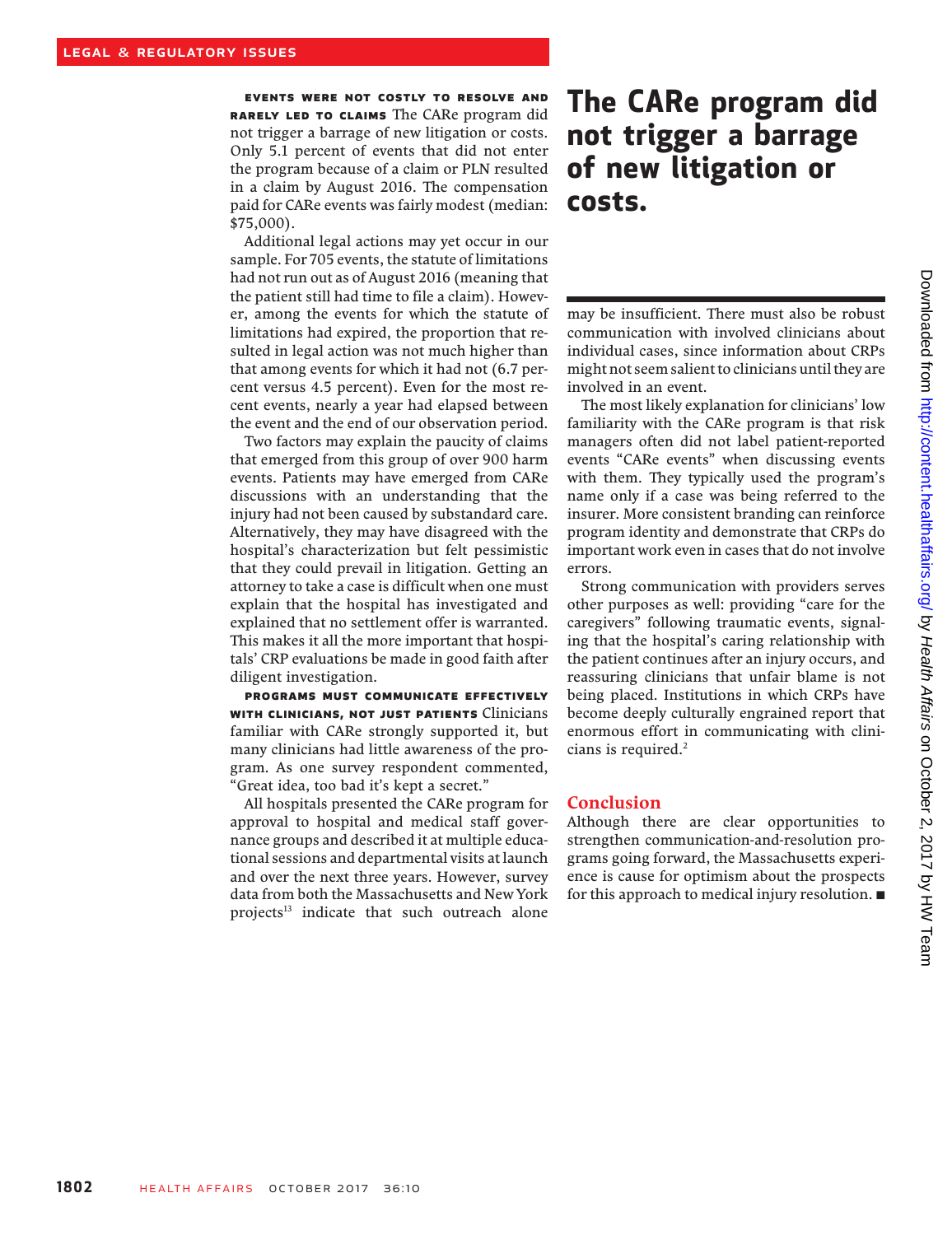Some of the results presented in this article were previously presented at the faculty workshop of the Washington University School of Law, St. Louis, Missouri, February 8, 2017. The project sponsors (Baystate Health Insurance Company, Blue Cross Blue Shield of

Massachusetts, CRICO RMF, Coverys, Harvard Pilgrim Health Care, Massachusetts Medical Society, and Tufts Health Plan) were not involved in the analysis or reporting of data. The authors thank Heather Beattie; Lynn Tenerowicz; the Risk Management,

Patient Safety, and Patient Relations teams at the participating hospitals; and participants in the Massachusetts Alliance for Communication and Resolution following Medical Injury.

#### NOTES

- 1 Boothman RC, Blackwell AC, Campbell DA Jr, Commiskey E, Anderson S. A better approach to medical malpractice claims? The University of Michigan experience. J Health Life Sci Law. 2009;2(2): 125–59.
- 2 Mello MM, Boothman RC, McDonald T, Driver J, Lembitz A, Bouwmeester D, et al. Communication-and-resolution programs: the challenges and lessons learned from six early adopters. Health Aff (Millwood). 2014;33(1):20–9.
- 3 Kachalia A, Kaufman SR, Boothman R, Anderson S, Welch K, Saint S, et al. Liability claims and costs before and after implementation of a medical error disclosure program. Ann Intern Med. 2010;153(4):213–21.
- 4 Agency for Healthcare Research and Quality. Communication and Optimal Resolution (CANDOR) toolkit [Internet]. Rockville (MD): AHRQ; [last reviewed 2016 May; cited 2017 Jul 19]. Available from: http://www .ahrq.gov/professionals/qualitypatient-safety/patient-safetyresources/resources/candor/ introduction.html
- 5 Studdert DM, Mello MM, Gawande AA, Brennan TA, Wang YC. Disclosure of medical injury to patients: an improbable risk management strategy. Health Aff (Millwood). 2007; 26(1):215–26.
- 6 Teninbaum GH. How medical apology programs harm patients.

Chapman Law Review. 2011;15(2): 307–42.

- 7 Zeiler K. Communication-and-resolution programs: the numbers don't add up. Paper presented at: Health Law Professors Conference; 2016 Jun 2–4; Boston, MA.
- 8 The Act Improving the Quality of Health Care and Reducing Costs Through Increased Transparency, Efficiency and Innovation was signed into law on August 6, 2012.
- 9 Bell SK, Smulowitz PB, Woodward AC, Mello MM, Duva AM, Boothman RC, et al. Disclosure, apology, and offer programs: stakeholders' views of barriers to and strategies for broad implementation. Milbank Q. 2012;90(4):682–705.
- 10 Massachusetts Alliance for Communication and Resolution Following Medical Injury. About MACRMI [Internet]. Boston (MA): MACRMI; c 2017 [cited 2017 Jul 19]. Available from: http://www.macrmi.info/ about-macrmi/#sthash.ZgfjFcVd .luBjq38p.dpbs
- 11 To access the Appendix, click on the Details tab of the article online.
- 12 Mello MM, Armstrong SJ, Greenberg Y, McCotter PI, Gallagher TH. Challenges of implementing a communication-and-resolution program where multiple organizations must cooperate. Health Serv Res. 2016;51(Suppl 3):2550–68.
- 13 Mello MM, Greenberg Y, Senecal SK, Cohn JS. Case outcomes in a

communication-and-resolution program in New York hospitals. Health Serv Res. 2016;51(Suppl 3):2583–99.

- 14 Mello MM, Senecal SK, Kuznetsov Y, Cohn JS. Implementing hospitalbased communication-and-resolution programs: lessons learned in New York City. Health Aff (Millwood). 2014;33(1):30–8.
- 15 Gallagher TH, Waterman AD, Ebers AG, Fraser VJ, Levinson W. Patients' and physicians' attitudes regarding the disclosure of medical errors. JAMA. 2003;289(8):1001–7.
- 16 Studdert DM, Mello MM, Gawande AA, Gandhi TK, Kachalia A, Yoon C, et al. Claims, errors, and compensation payments in medical malpractice litigation. N Engl J Med. 2006;354(19):2024–33.
- 17 Brennan TA, Leape LL, Laird NM, Hebert L, Localio AR, Lawthers AG, et al. Incidence of adverse events and negligence in hospitalized patients. Results of the Harvard Medical Practice Study I. N Engl J Med. 1991;324(6):370–6.
- 18 Thomas EJ, Studdert DM, Burstin HR, Orav EJ, Zeena T, Williams EJ, et al. Incidence and types of adverse events and negligent care in Utah and Colorado. Med Care. 2000; 38(3):261–71.
- 19 Hickson GB, Clayton EW, Githens PB, Sloan FA. Factors that prompted families to file medical malpractice claims following perinatal injuries. JAMA. 1992;267(10):1359–63.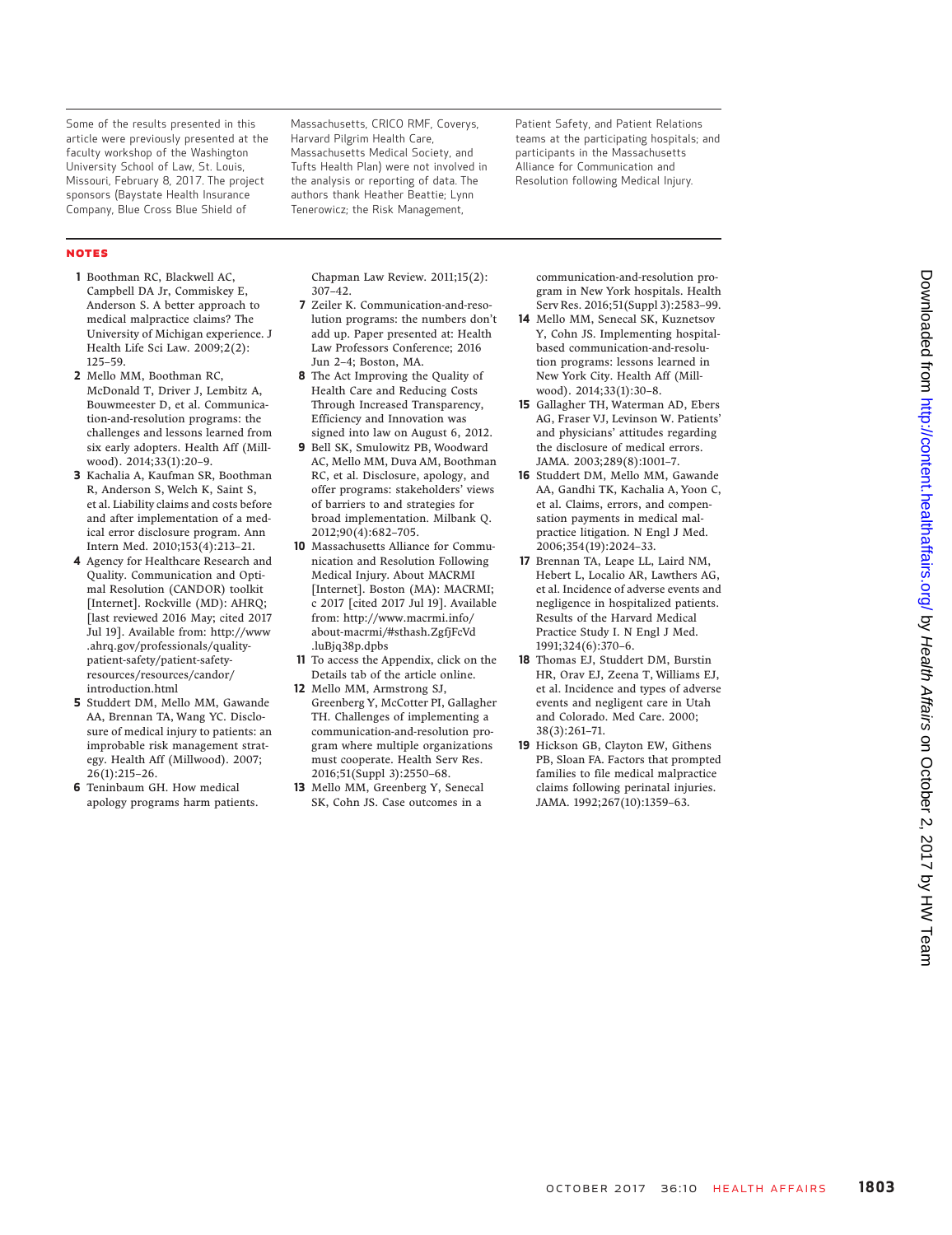Mello MM, Kachalia A, Roche S, Van Niel M, Buchsbaum L, Dodson S, et al. Outcomes in two Massachusetts hospital systems give reason for optimism about communication-and-resolution programs. Health Aff (Millwood). 2017;36(10).

# **Appendix**

**Contents**:

- **Appendix A1. Additional detail on clinician survey methods**
- **Appendix A2. Full text of the clinician survey questionnaire**
- **Appendix A3. Additional detail on CARe program design and implementation**
- **Appendix A4. Additional detail on CARe process**
- **Appendix A5. Graphical presentation of hospitals' determinations in CARE cases**
- **Appendix A6. Graphical presentation of the flow and resolution of events in the CARe program**
- **Appendix A7. Details of liability outcomes and other characteristics of CARe events**

**Appendix A8. Risk managers' perceptions of the CARe process**

# **Appendix A1. Additional detail on clinician survey methods**

**CARe events included in the survey.** For each Year 3 CARe event, surveys were sent to 1-2 clinicians identified by risk managers as having been involved in the CARe process. However, in some cases, risk managers reported difficulty identifying a provider to survey. The project team gathered details on each such case and discussed whether to ask the risk manager to make additional efforts (for example, an internet search to locate a provider who had left the hospital) or to exclude the case. In the end, we decided to exclude 28 events from the survey. The reasons for exclusion were as follows:

- 16 were excluded because there was no communication with the patient. In 5 of these cases, the hospital tried to engage the patient in conversation but the patient refused or stopped responding to the hospital's invitations to talk. The remaining cases were mostly events that were flagged internally and reviewed to see if there was a problem with the care. When internal review revealed no problems, the case was closed. One case involved a psychiatric patient who engaged in self-harm. The hospital and the patient's care team decided not to communicate with the patient about the event in order to avert further harm. Although not all elements of the CARe process were delivered, these cases were retained in the sample of CARe cases because some elements were applied (i.e., the event was investigated and evaluated for possible compensation)
- 5 were excluded because no clinician participated in any communication with the patient. All communication was handled by Quality, Risk Management or Patient Relations.
- 5 were excluded because there was no involved provider available to survey. One of these cases involved an injury when a patient stepped on broken glass on the floor; two involved providers who had left the project hospitals and could not be located; and two involved care by providers who were not employed by the project hospitals (i.e., outside ambulance service, visiting nurse).
- 2 were excluded because the hospital could not identify the involved provider. These were patient falls in which the involved nurses were not identified. Ordinarily, nurse managers were able to supply that information, but the managers happened to have left the institution before we could ask.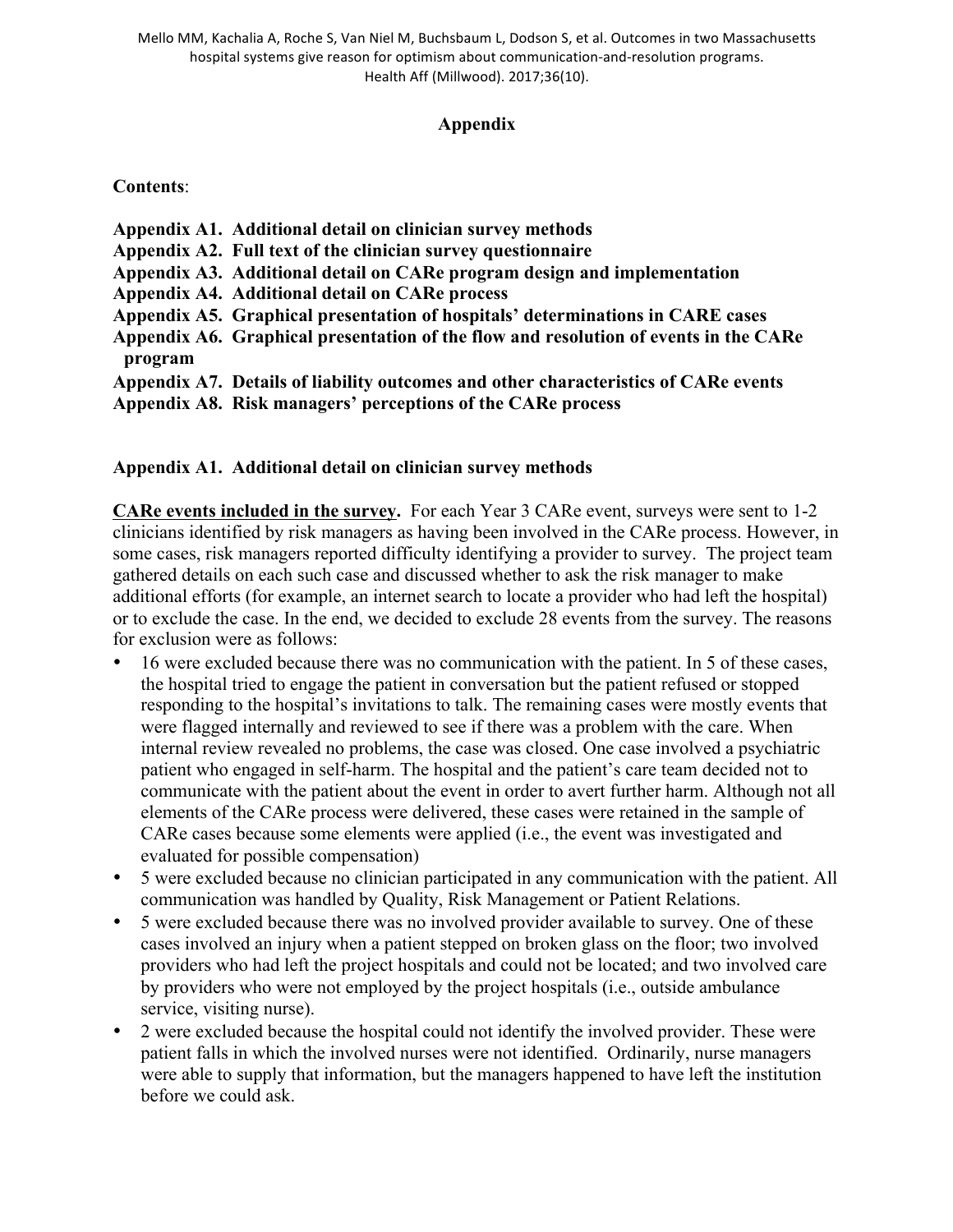**Number of clinicians surveyed per CARe event.** Our protocol allowed for the survey to be sent to up to 2 clinicians per CARe event, if risk managers felt more than one person had been closely involved with the case. This is why the total number of surveys sent, 270, exceeds the total number of events for which surveys were sent, 229.

**Clinicians involved in multiple CARe events.** Some clinicians were surveyed multiple times for different CARe events in which they were involved. Hence, the number of unique clinicians sent a survey (225) is less than the number of events for which surveys were sent (229); and the number of unique clinicians who completed a survey (162) is less than the total number of surveys completed (184).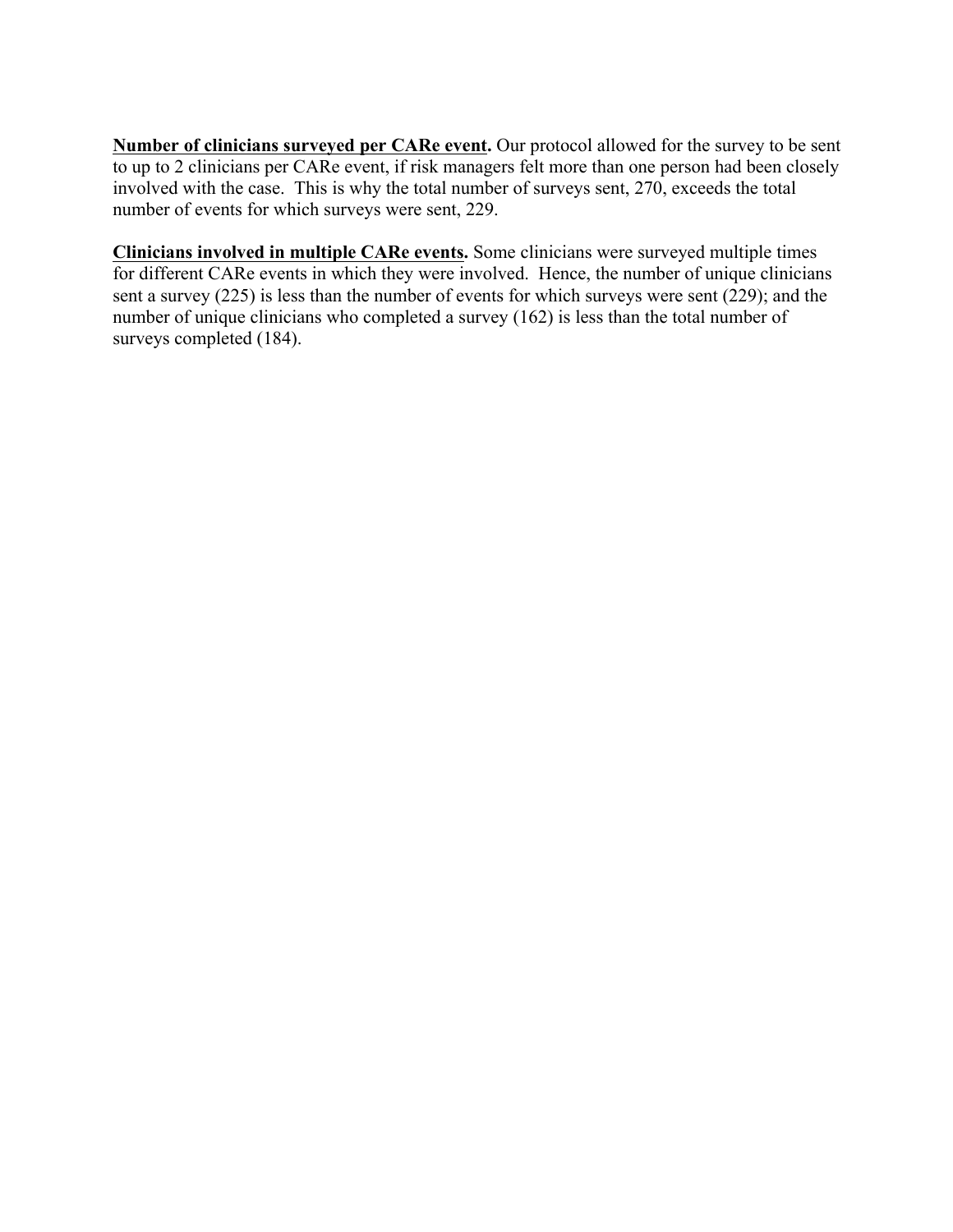# **Appendix A2. Full text of the clinician survey questionnaire**

#### **Communication, Apology and Resolution Program Provider Satisfaction Survey**

In the **Communication, Apology and Resolution Program (also known as "CARe"),** risk managers, facility leaders, and insurance company representatives work with clinical staff to communicate with patients and families about unexpected care outcomes, rapidly investigate what happened and, in appropriate cases, offer compensation without waiting for a lawsuit to be filed.

In answering the questions that follow, please think about the most recent unexpected outcome in which you were involved that was handled by CARe.

**1) Did you personally participate in a discussion with the patient or the patient's family members in which you described the unexpected care outcome?**

 $\square$  Yes  $\square$  No  $\rightarrow$  **SKIP TO QUESTION 4.** 

**2) Please indicate your agreement or disagreement with the following statements:**

**During the discussion(s) I had with the patient and/or family about the unexpected care outcome, I or other representatives from my facility:**

|                |                                                                                                                                                                                 | <b>Strongly</b><br><b>Disagree</b> | Somewhat<br><b>Disagree</b> | <b>Neither</b><br>Agree nor<br><b>Disagree</b> | Somewhat<br>Agree | <b>Strongly</b><br>Agree |
|----------------|---------------------------------------------------------------------------------------------------------------------------------------------------------------------------------|------------------------------------|-----------------------------|------------------------------------------------|-------------------|--------------------------|
| a.             | asked the patient/family what questions they had.                                                                                                                               | п                                  | □                           | п                                              | □                 | п                        |
| $\mathbf{b}$ . | asked the patient/family what needs they had.                                                                                                                                   | $\Box$                             | $\Box$                      | П                                              | П                 | п                        |
| c.             | provided a sincere statement of regret (such as, "I<br>am sorry this happened").                                                                                                | □                                  | $\Box$                      | п                                              | □                 | п                        |
| d.             | provided an apology of responsibility (such as, "I<br>am sorry for the error").                                                                                                 | $\Box$                             | $\Box$                      | П                                              | $\Box$            | $\Box$                   |
| f.             | explained our role in the event.                                                                                                                                                | п                                  | п                           | п                                              | П                 | п                        |
| g.             | set expectations with patient/family about what<br>would happen next.                                                                                                           | $\Box$                             | $\Box$                      | П                                              | П                 | П                        |
| h.             | explained what would be done to prevent the<br>event from recurring.<br>Note: If the event wasn't preventable, check this<br>box and go to the next question:<br>Not Applicable | п                                  | п                           | п                                              | п                 | п                        |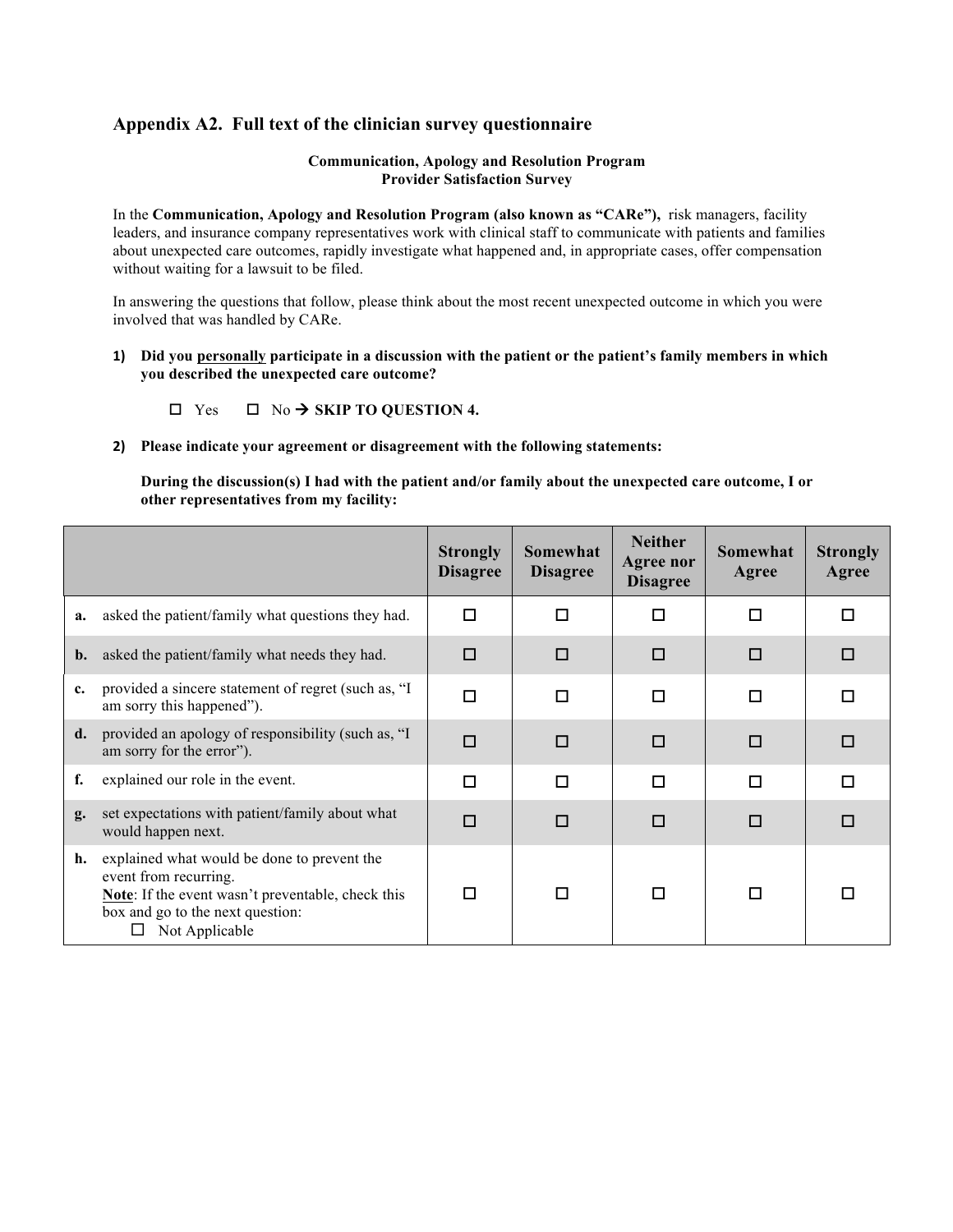**3) Overall, how satisfied were you with the discussion(s) with the patient/family about the unexpected care outcome?** 

Using the scale from 1 to 10 below, where 1 is "extremely dissatisfied" and 10 is "extremely satisfied," please slide the marker to indicate your choice.

| Extremely<br>dissatisfied |   |          |          |                |              | <b>Extremely</b><br>satisfied |
|---------------------------|---|----------|----------|----------------|--------------|-------------------------------|
|                           | ∸ | $\sim$ 4 | $\sim$ 5 | 6 <sup>6</sup> | $\mathbf{8}$ |                               |

#### **4) How familiar are you with the CARe program?**

- $\Box$  Not at all familiar.
- $\Box$  Not very familiar.
- $\square$  Somewhat familiar.
- $\Box$  Very familiar.

In the questions below, the term **Program representative(s)** refers to the person or persons you interacted with that helped facilitate the CARe program (for example, risk managers or clinical leaders at your facility, patient advocates, or insurer representatives).

#### **5) How satisfied were you with the assistance you received from Program representatives in preparing for the discussion(s) with the patient/family about the unanticipated care outcome?**

|                                  | $\Box$ I did not receive any assistance. |   |   |          |     |    |                               |
|----------------------------------|------------------------------------------|---|---|----------|-----|----|-------------------------------|
| <b>Extremely</b><br>dissatisfied |                                          |   |   |          |     |    | <b>Extremely</b><br>satisfied |
|                                  |                                          | 3 | 4 | $\sim$ 5 | 6 7 | -8 |                               |
|                                  | <b>Optional: Why?</b>                    |   |   |          |     |    |                               |

#### **6) Overall, how satisfied were you with your interactions with Program representatives?**

 $\Box$  I did not have any direct interactions with Program representatives.

| Extremely<br>dissatisfied |                |               |                |                |            |                |   | <b>Extremely</b><br>satisfied |
|---------------------------|----------------|---------------|----------------|----------------|------------|----------------|---|-------------------------------|
|                           | $\overline{2}$ | $\mathcal{R}$ | $\overline{4}$ | $\overline{5}$ | $6\degree$ | $\overline{7}$ | 8 |                               |

**Optional: Why? \_\_\_\_\_\_\_\_\_\_\_\_\_\_\_\_\_\_\_\_\_\_\_\_\_\_\_\_\_\_\_\_\_\_\_\_\_\_\_\_\_\_\_\_\_\_\_\_\_\_\_\_\_\_\_\_\_\_\_**

#### **7) How satisfied were you with how long it took to resolve the event with the patient/family?**

 $\Box$  I don't know how long it took to resolve.

| Extremely<br>dissatisfied |                |               |                |                |            |                |   | <b>Extremely</b><br>satisfied |
|---------------------------|----------------|---------------|----------------|----------------|------------|----------------|---|-------------------------------|
| $\mathbf{1}$              | $\overline{2}$ | $\mathcal{R}$ | $\overline{4}$ | $\overline{5}$ | $6\degree$ | $\overline{7}$ | 8 |                               |

### **Optional: Why? \_\_\_\_\_\_\_\_\_\_\_\_\_\_\_\_\_\_\_\_\_\_\_\_\_\_\_\_\_\_\_\_\_\_\_\_\_\_\_\_\_\_\_\_\_\_\_\_\_\_\_\_\_\_\_\_\_\_\_**

#### **8) Overall, how fairly did Program representatives treat the patient/family?**

|                              |                       | $\Box$ I don't know enough about it to answer. |                |        |    |  |                            |
|------------------------------|-----------------------|------------------------------------------------|----------------|--------|----|--|----------------------------|
| <b>Extremely</b><br>unfairly |                       |                                                |                |        |    |  | <b>Extremely</b><br>fairly |
|                              |                       |                                                | $\overline{4}$ | $\sim$ | 6. |  |                            |
|                              | <b>Optional: Why?</b> |                                                |                |        |    |  |                            |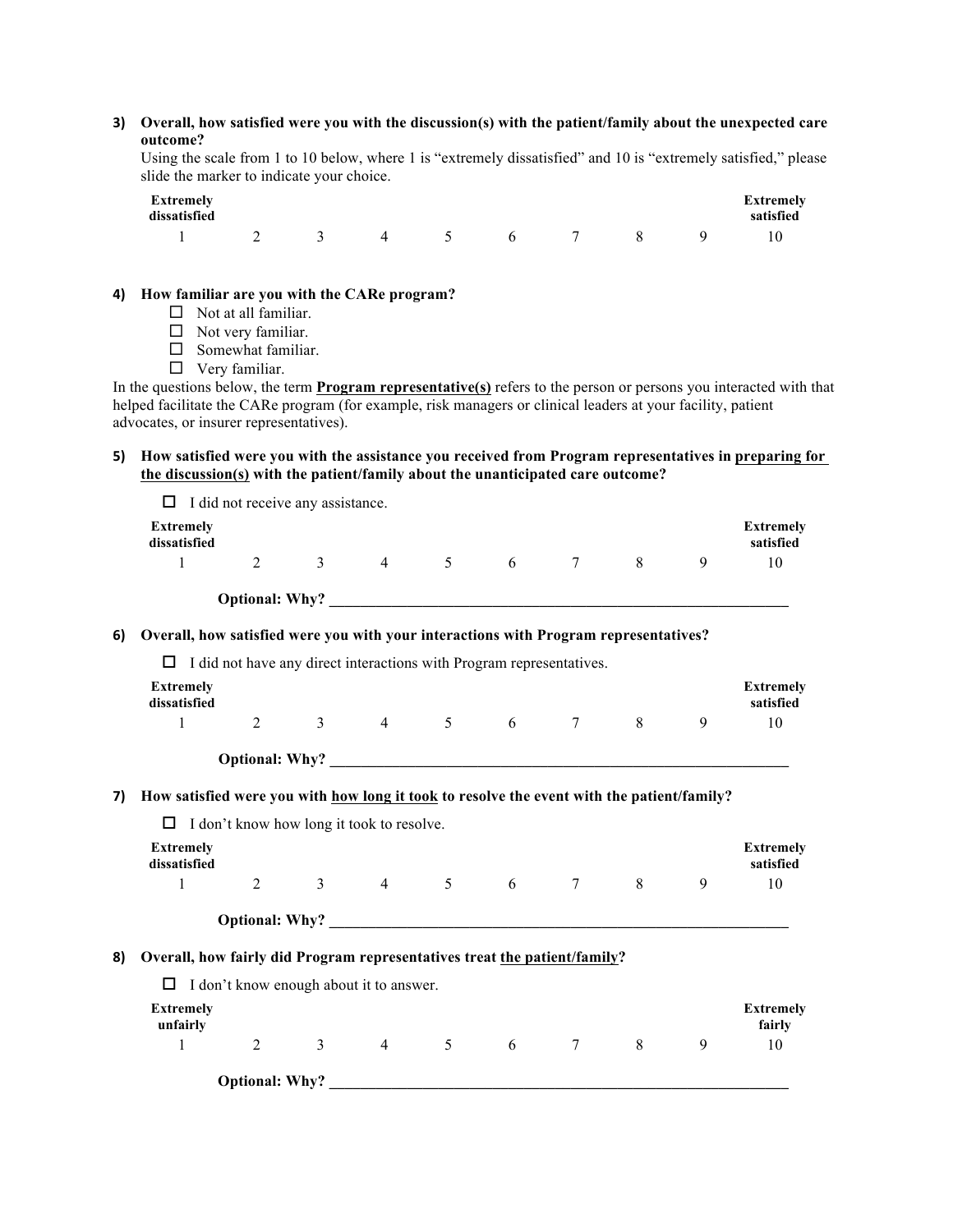#### **9) Overall, how fairly did Program representatives treat you?**

| $\Box$ I don't know enough about it to answer. |                       |               |   |   |   |  |                            |
|------------------------------------------------|-----------------------|---------------|---|---|---|--|----------------------------|
| <b>Extremely</b><br>unfairly                   |                       |               |   |   |   |  | <b>Extremely</b><br>fairly |
|                                                |                       | $\mathcal{R}$ | 4 | 5 | 6 |  |                            |
|                                                | <b>Optional: Why?</b> |               |   |   |   |  |                            |

#### **10) Overall, how supportive are you of using the CARe process to try to resolve unanticipated care outcomes?**

 $\Box$  I don't know enough about it to answer.

| Extremely<br>unsupportive |                       | $-$ |   |          |  | <b>Extremely</b><br>supportive |
|---------------------------|-----------------------|-----|---|----------|--|--------------------------------|
|                           |                       |     | 4 | $\sigma$ |  |                                |
|                           | <b>Optional: Why?</b> |     |   |          |  |                                |

**11) Please provide any additional comments that would help us better understand your experience, any concerns you have about using the Program, or how the Program could be improved.**

#### **To help us understand the experiences of different groups of providers, please provide some information about yourself:**

#### **12) What is your professional position?**

- $\Box$  Physician
- $\Box$  Physician trainee (intern, resident or fellow)
- $\Box$  Student (medical or nursing)
- $\square$  Nurse (RN, LPN/LVN, nurse anesthetist, nurse practitioner, or nurse midwife)
- $\Box$  Physician assistant
- $\Box$  Aide (nursing or other)
- $\Box$  Technician (laboratory, OR, radiology, or other)
- $\Box$  Therapist
- $\Box$  Pharmacist
- $\Box$  Other, please specify:

#### **13) What is your sex?**

- $\Box$  Male
- $\square$  Female

#### **14) Are you Hispanic or Latino?**

- $\square$  Yes
- $\square$  No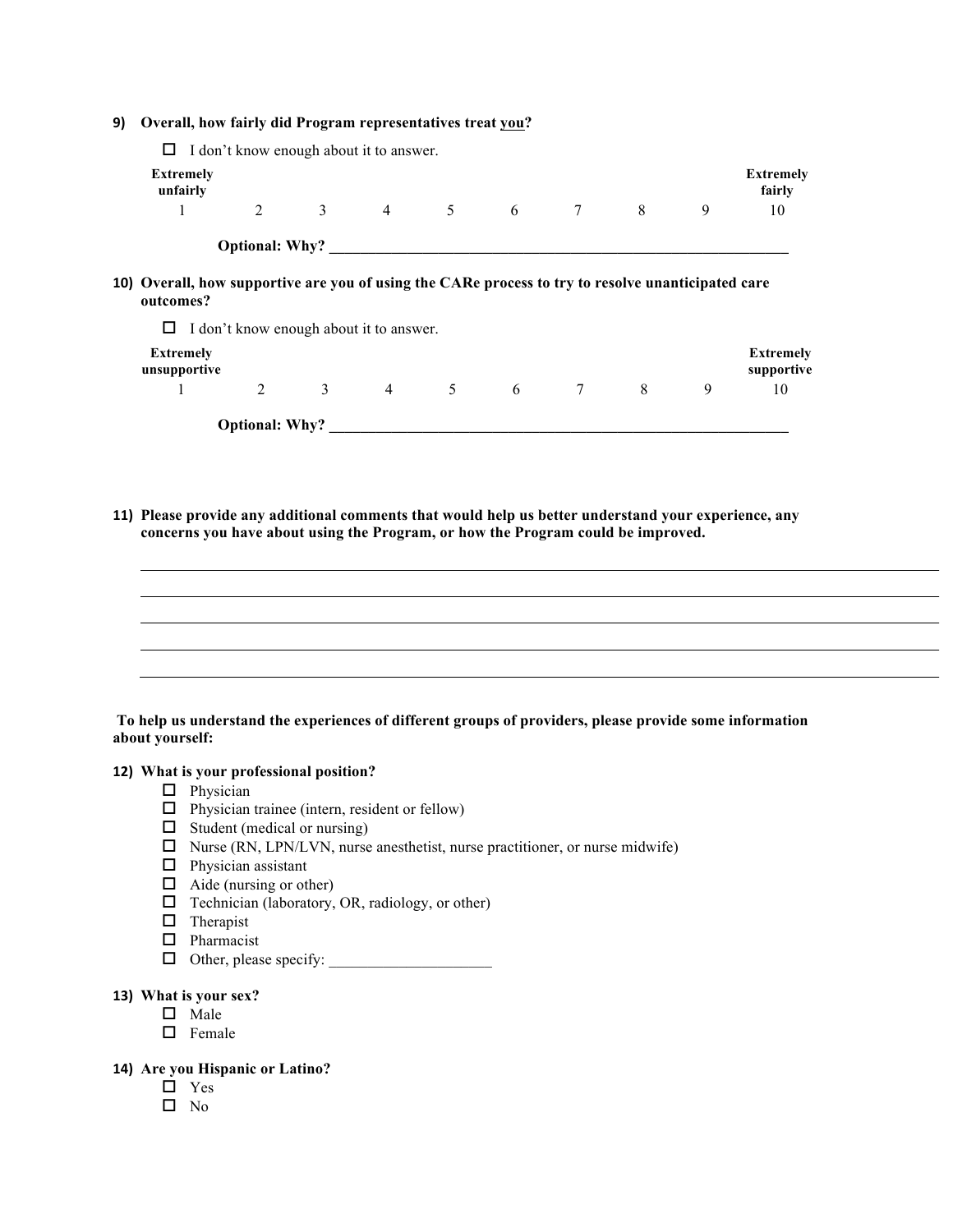#### **15) What is your race? (Check all that apply.)**

- $\Box$  American Indian or Alaskan Native
- $\Box$  Asian
- $\Box$  Black or African American
- $\Box$  Native Hawaiian or Other Pacific Islander
- $\Box$  White

# **16) To which age group do you belong?**

- $\Box$  Under 35
- $\Box$  35-44
- $\Box$  45-54
- $\Box$  55-64
- $\Box$  65 or higher

#### **17) What is your clinical specialty? (Please write in.)**

**THANK YOU for your response.**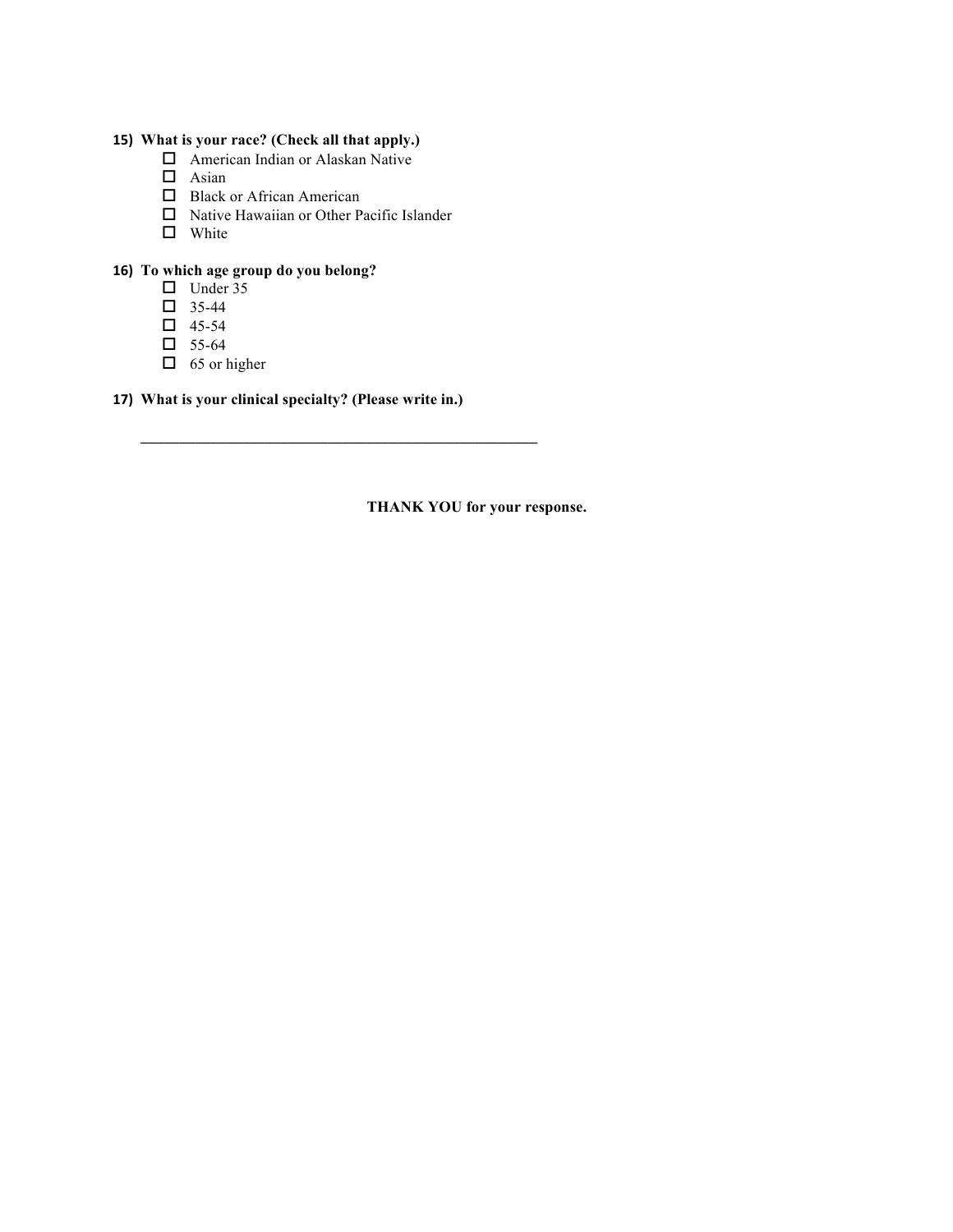# **Appendix A3. Additional detail on CARe program design and implementation**

# **Setting**

CARe Pilot sites consisted of two urban academic medical centers, Beth Israel Deaconess Medical Center (BIDMC), and Baystate Medical Center (BMC), and four of their affiliated community hospitals. BIDMC is a level 1 trauma center and Harvard Medical School teaching hospital in Boston, Massachusetts with 672 licensed beds and approximately 5,000 births per year. BIDMC is insured through a risk retention group, CRICO RMF, an outside organization that insures all the Harvard teaching hospitals. Beth Israel Deaconess Milton (BIDM), an 88-bed community hospital in Milton, MA, and Beth Israel Deaconess Needham (BIDN), a 58-bed community hospital in Needham, MA, also participated.

BMC is a level 1 trauma center with a pediatric designation and a Tufts University School of Medicine teaching hospital in Springfield, Massachusetts. It has 716 licensed beds and approximately 4,000 births a year. BMC is self-insured through the entity Baystate Health Insurance Company. Baystate Franklin Medical Center (BF), a 90-bed community hospital in Greenfield, MA, and Baystate Mary Lane Hospital (BML), a 25-bed community hospital in Ware, MA, also participated in the study.

Table A1 displays the study components in which each site participated. For each study event, BIDMC and BMC contributed case-level information in a detailed form in REDCap (the "Long Form"). BF and BML completed a pared-down version ("Short Form") to protect their risk managers' time. BIDM and BIDN did not contribute case-level data because institutional review board review was unavailable there. All sites participated in monthly implementation check-in calls and key informant interviews.

| <b>Site</b>  | <b>REDCap Data</b><br><b>Cases Entered</b> |             | Implementation        | <b>Interviews</b> |
|--------------|--------------------------------------------|-------------|-----------------------|-------------------|
|              | <b>Collection</b>                          | into REDCap | <b>Check-In Calls</b> |                   |
| <b>BIDMC</b> | Long Form                                  | 451         | Yes                   | Yes               |
| <b>BIDM</b>  | None                                       |             | Yes                   | Yes               |
| <b>BIDN</b>  | None                                       |             | Yes                   | Yes               |
| <b>BMC</b>   | Long Form                                  | 474         | Yes                   | Yes               |
| <b>BF</b>    | <b>Short Form</b>                          | 30          | Yes                   | Yes               |
| <b>BML</b>   | <b>Short Form</b>                          | 36          | Yes                   | Yes               |

|  | Table A1. Study Components in Which CARe Sites Participated |  |
|--|-------------------------------------------------------------|--|
|  |                                                             |  |

# **Project Genesis and Leadership**

CARe was developed following an exploratory process funded by a planning grant from the Agency for Healthcare Research and Quality. Clinical quality leaders partnered with academic researchers to conduct a key informant interview study of stakeholders' perceptions of obstacles to implementing CRPs in Massachusetts. That project revealed high support for the CRP concept and several actionable steps that could help overcome barriers.<sup>1</sup>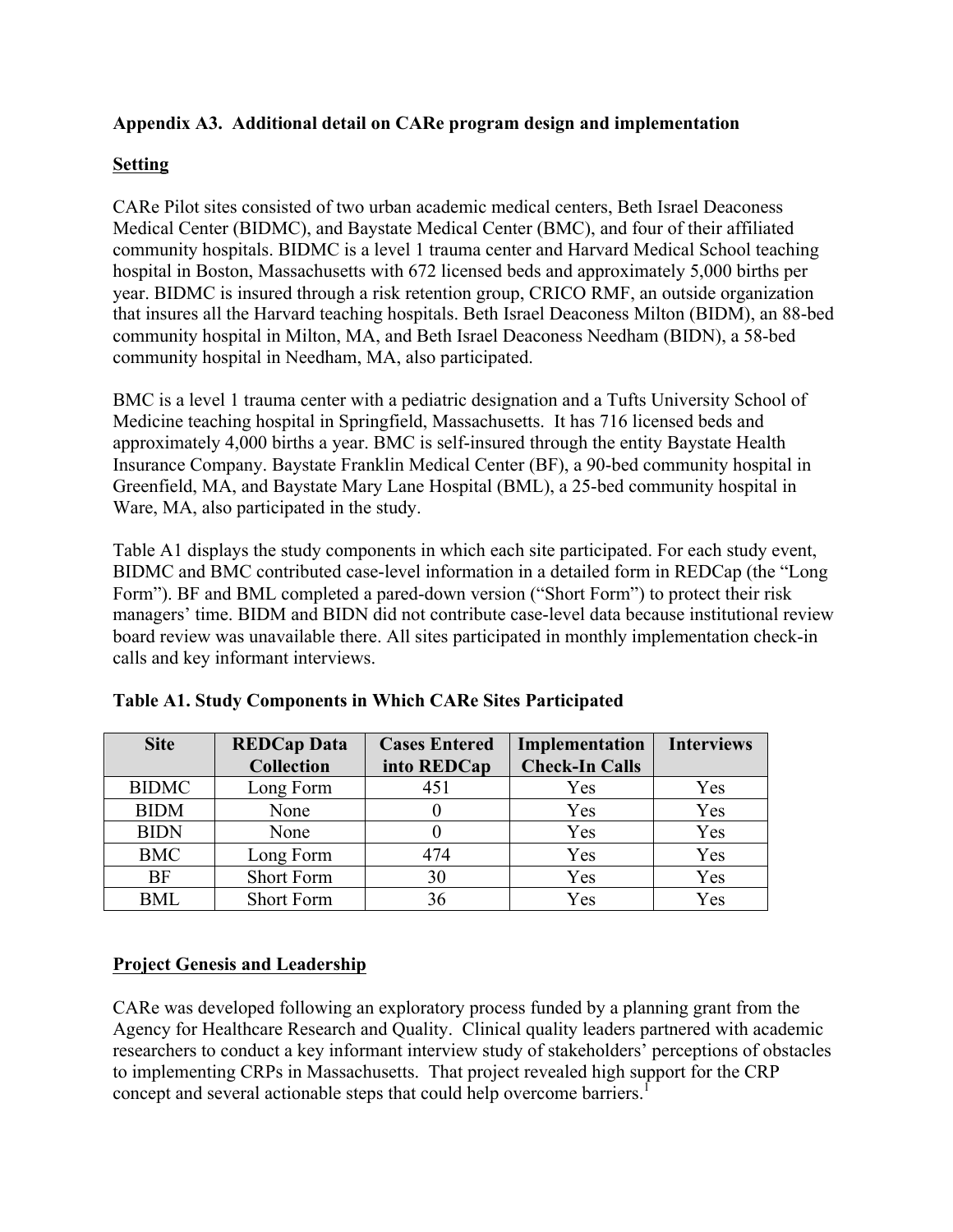The CARe project was initiated and led by the chief quality officers at BIDMC and BMC and the former president of the state medical association.<sup>2</sup> They founded and received ongoing guidance from a coalition of stakeholders, the Massachusetts Alliance for Communication and Resolution following Medical Injury (MACRMI), described further below. Several of the MACRMI member institutions contributed funding for the project. The CARe founders again collaborated with academic researchers at the Harvard School of Public Health to build an evaluation of CARe into the design of the program.

CARe was conceived with several objectives: to improve communication and transparency about adverse outcomes; provide an alternative to lawsuits and their unnecessary costs by meeting patients' and families' financial needs; improve patient safety; support patients and families by providing a fair, timely, and healing resolution to medical harm incidents; and support clinicians in disclosing medical injuries and addressing their aftermath.

# **Program Design and Implementation Process**

# **Statewide Resources**

MACRMI is an alliance of major stakeholders in the medical liability system who work together to make Communication, Apology, and Resolution (CARe) the status quo response to medical harm events. Members include Massachusetts malpractice insurers, patient advocacy groups, the state's bar association and medical society, healthcare facilities, and others. They meet to develop resources to lower the barriers for other healthcare facilities to use the CARe approach and work through challenges in implementation and spread. MACRMI hosts a website (www.macrmi.info) that houses its print and video resources as well as a blog, and the group holds an Annual Forum on the latest CARe topics.

MACRMI laid the groundwork for the project hospitals to begin their CARe programs. First, MACRMI members determined what tools would be necessary to create a uniform program across institutions and what would help persons on the front lines make the process work within their existing structures. The group worked collaboratively to develop and review drafts of these resources so that input from all stakeholders was reflected. This process resulted in policy recommendations, checklists, marketing materials, and, importantly, CARe process algorithms. The algorithms outline roles and actions to be taken after an adverse event meeting a threshold level of severity occurs, and the decision points that determine what communication steps are taken and whether a financial offer is made.

After the pilots were launched, MACRMI continued to develop resources addressing specific issues that arose (i.e. Best Practices for Attorneys participating in CARe Resolutions), and tools for new sites to start their own programs (i.e. Implementation Guide), while continuing to provide a discussion forum for those piloting the program to work through challenges.

In July 2012, around the time of MACRMI's founding, the Massachusetts legislature passed a new law (M.G.L. Ch. 224 §§ 220-223) for the purpose of facilitating the growth of CRPs in the state. The law (1) requires the disclosure of known, significant adverse events to patients; (2)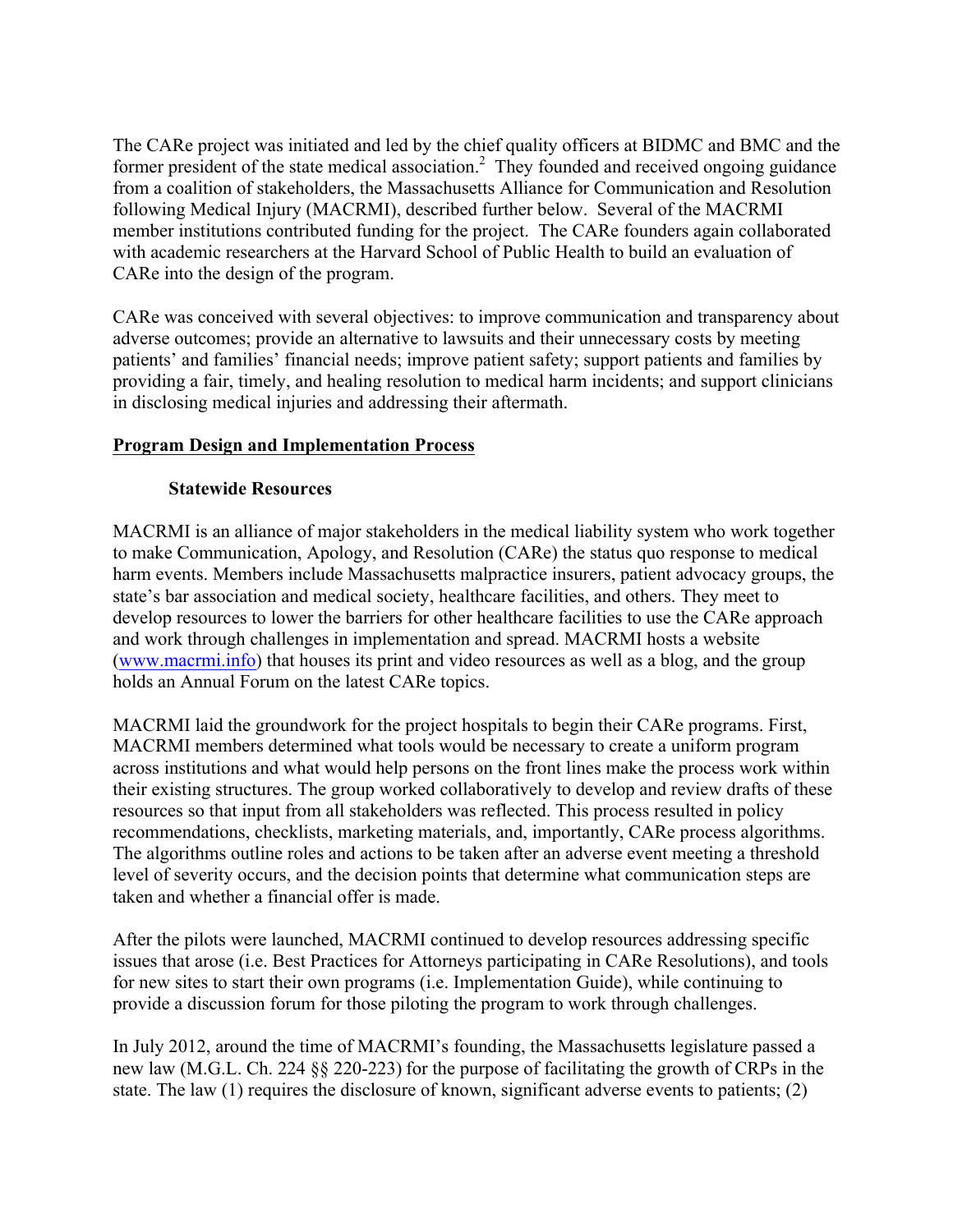protects apologies of responsibility and statements of regret against use as evidence in court unless a direct contradiction of fact is made; and (3) imposes a mandatory pre-litigation notice period. The last provision requires a potential plaintiff to give the parties they intend to sue for malpractice 180 days written notice, during which time the parties may work toward a resolution. The CARe program handled events that the hospital first learned about through a pre-litigation notice, as well as events detected earlier.

# **CARe Event Criteria**

The project hospitals and academic research team collaboratively decided what criteria would define eligibility for the CARe study: all clinical areas would be eligible, but only events reported as exceeding or believed to exceed a particular severity threshold would be included. The chosen threshold was "Level  $E -$  Significant," meaning harm that was temporary, but severe enough to require at least an invasive medical procedure or 3 outpatient visits.

# **Preparation for CARe Launch**

Preparation for CARe program launch took 6-9 months at each participating hospital. Full-time project managers were hired at BIDMC and BMC to ensure that CARe was rolled out consistently and that there was a high level of awareness of the program among clinical staff. Because CARe was led by senior hospital executives at these institutions, buy-in from top leadership was present from program inception. Obtaining the support of frontline risk management and patient safety staff, who would have substantial responsibility for overseeing the CARe process, was a top priority leading up to the launch of the program. CARe algorithms, policies, and Best Practices were reviewed by the risk management teams before being ratified as official practice, and expectations were set regarding disclosure coaching responsibilities and data collection. At BIDMC, the hospital's adverse event reporting system was modified to capture essential elements of the CARe process (for example, a field was added for "Was this event communicated to patient/family?")

The CARe project managers were given access to all adverse event files and were responsible for tracking case progress along the algorithms at weekly meetings with the risk management team. Discussions with the hospitals' malpractice insurers were also held and strategies were developed to coordinate the actions of hospital and insurer staff and define roles. Additionally, project managers conducted outreach to clinical staff within their respective institutions, creating educational presentations, posters, intranet pages, and badge cards for clinicians with a 24/7 coaching/questions pager number.

The founding quality officers and members of the quality team gave presentations at departmental leadership meetings over the course of a year to explain the reasoning for moving to a CARe approach, show data supporting the approach, and describe the changes in practice that would affect them. Badge cards were handed out at each session. Questions and concerns about the program were addressed—for example, many clinicians raised concerns about reporting of malpractice settlements to the National Practitioner Data Bank. Content regarding the resolution of adverse events through CARe was also incorporated into new physician and resident orientation curriculum.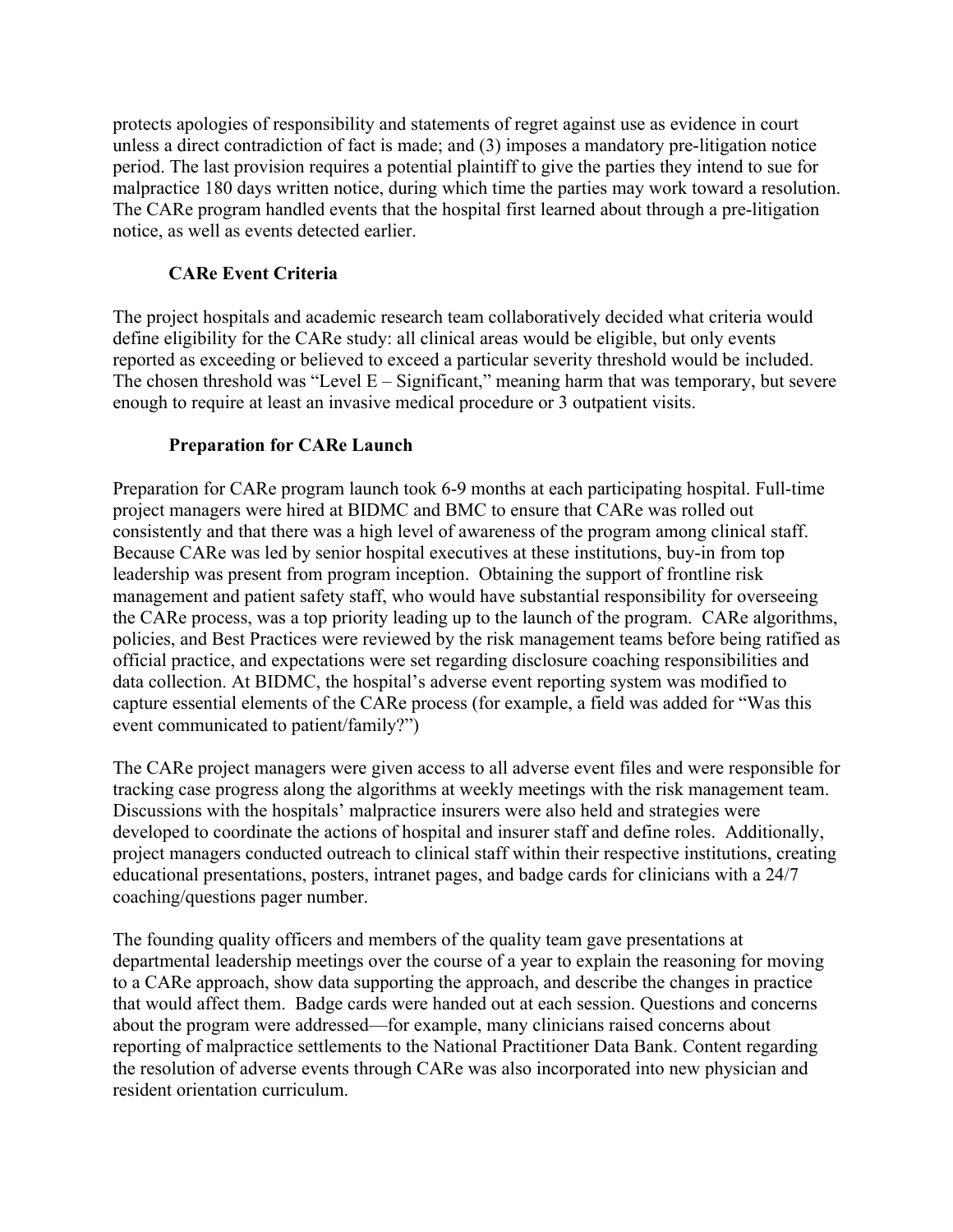## **CARe Program Operation**

The daily work of running the program was handled by the project managers, each hospital's Director of Patient Safety/Risk Management, and the risk management/patient safety teams. Each week during regularly scheduled team meetings, in-progress cases that met the study event criteria were read aloud with the last known status and whether the next step in the algorithm had been completed. If a step was skipped or the algorithm not followed, the case was reopened and steps retraced. Because data collection was monitored by project managers in real time, if the algorithm was not followed, there were rapid opportunities to raise the anomaly with the RM team. Typically, there was a valid explanation for the deviation (for example, the patient did not wish to engage in discussions about the event after repeated outreach attempts). Project managers also readied cases for monthly conversations between the Director of Patient Safety and the malpractice insurer to ensure that the CARe process proceeded expeditiously and that everyone on the team was kept informed.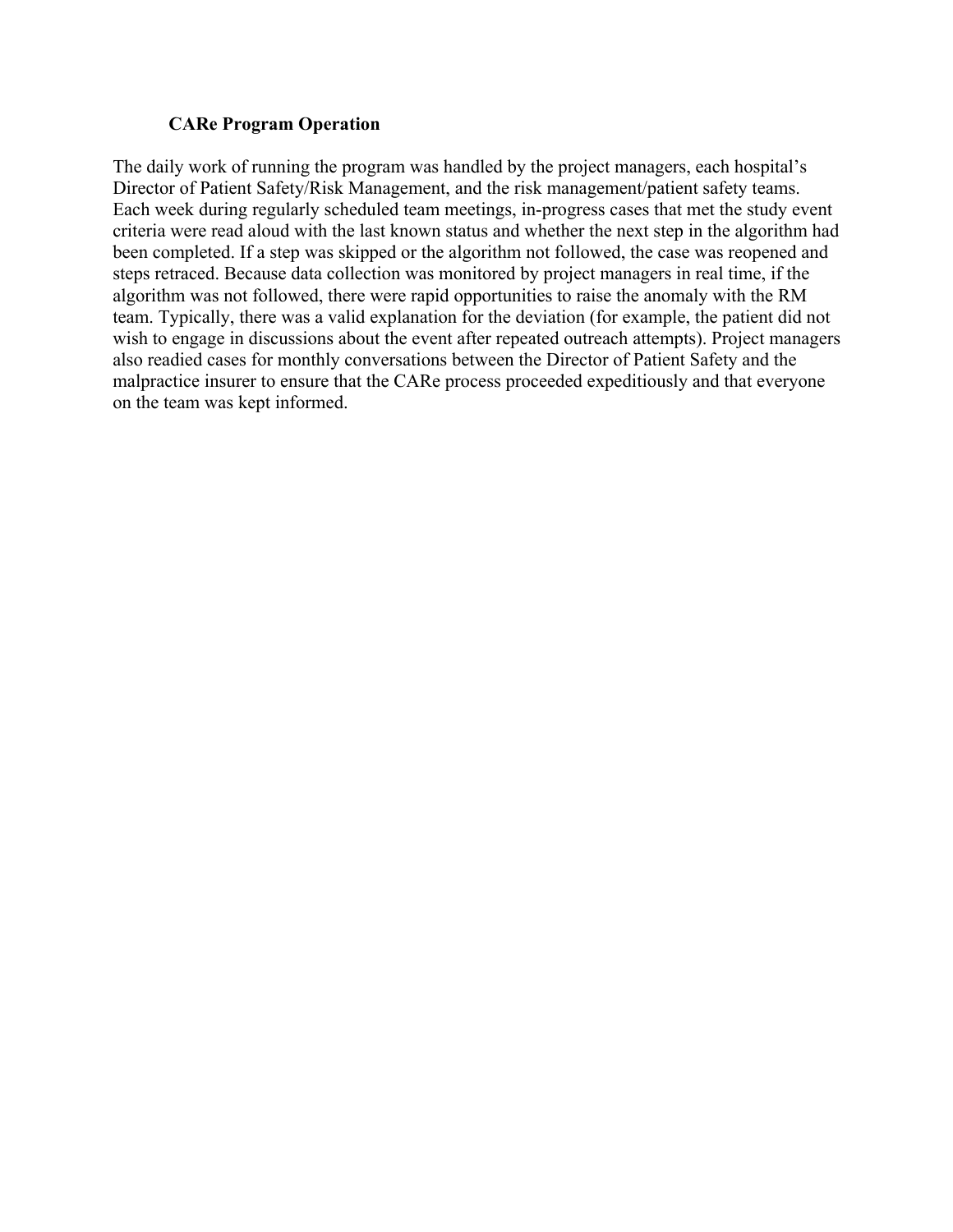# **Appendix A4. Additional detail on CARe Process**

The CARe program is similar to the model implemented by the University of Michigan Health System. It enshrines that program's key elements: (1) communicate with patients and families when adverse outcomes occur; (2) investigate and explain what happened; (3) implement systems to avoid recurrences; and (4) where appropriate, apologize and offer fair financial compensation without the patient having to file a lawsuit.

These basic principles were operationalized in two CARe algorithms. The first, "Defining a CARe Case" (Figure A1) describes initial steps that should be taken for every adverse event and a decision tree for moving events along to later steps in the process. Generally, when an adverse event occurs, risk management is alerted and support services for the involved clinician(s) are activated, consisting of an offer of communication coaching and peer support. Communication with the patient about the event takes place and is documented in the medical record. An internal investigation follows, during which internal and external experts may be consulted.

At the conclusion of the investigation, two questions laid out in the algorithm are answered by clinicians with departmental leadership roles in quality improvement, in concert with risk managers: Was the standard of care met? If not, did the deviation cause the patient significant harm? If the standard of care was met, or a lapse in standard of care did not cause significant harm, the algorithm calls for communication with the patient about the investigation results and safety improvements to be made, and allows for an offer of service recovery (for example, reimbursing parking expenses or waiving medical bills). If the standard of care was not met (or the investigation team is unsure), and the care caused the patient significant harm, then the case becomes a CARe Insurer Case, meaning that the insurer will become involved as it is likely a case for compensation.

The alternative pathway in this first algorithm applies to an event that comes to the institution's attention through receipt of a pre-litigation notice. For example, these could be events that occurred before CARe was launched and have been investigated by a plaintiff's attorney. All such events are sent to the insurer, because the patient is represented by an attorney and attorneyto-attorney communication is ethically required. In other words, these cases automatically proceed as a CARe Insurer Case whether or not an internal investigation team believes the standard of care was violated.

The second algorithm, "CARe Insurer Case Protocol" (Figure A2), outlines the steps for insurer review and resolution of a case. First, CARe representatives explain the investigation findings to the patient/family and inform them that the hospital would like to send the case to the insurer to review for possible compensation. If the hospital is not self-insured, the patient must consent to release their medical records to the insurer. The insurer then reviews the documentary record and discusses the event with the hospital risk manager. It may commission additional expert reviews. The insurer reaches its own determination about whether the standard of care was met, allocates the percentage of fault in the case to the system or provider (or both), and schedules a resolution meeting with the patient/family and their attorney, if applicable, to offer compensation (or to discuss the reasons for not offering compensation). During this time, lessons learned from the insurer investigation are fed back to the hospital and improvements may be made. Improvements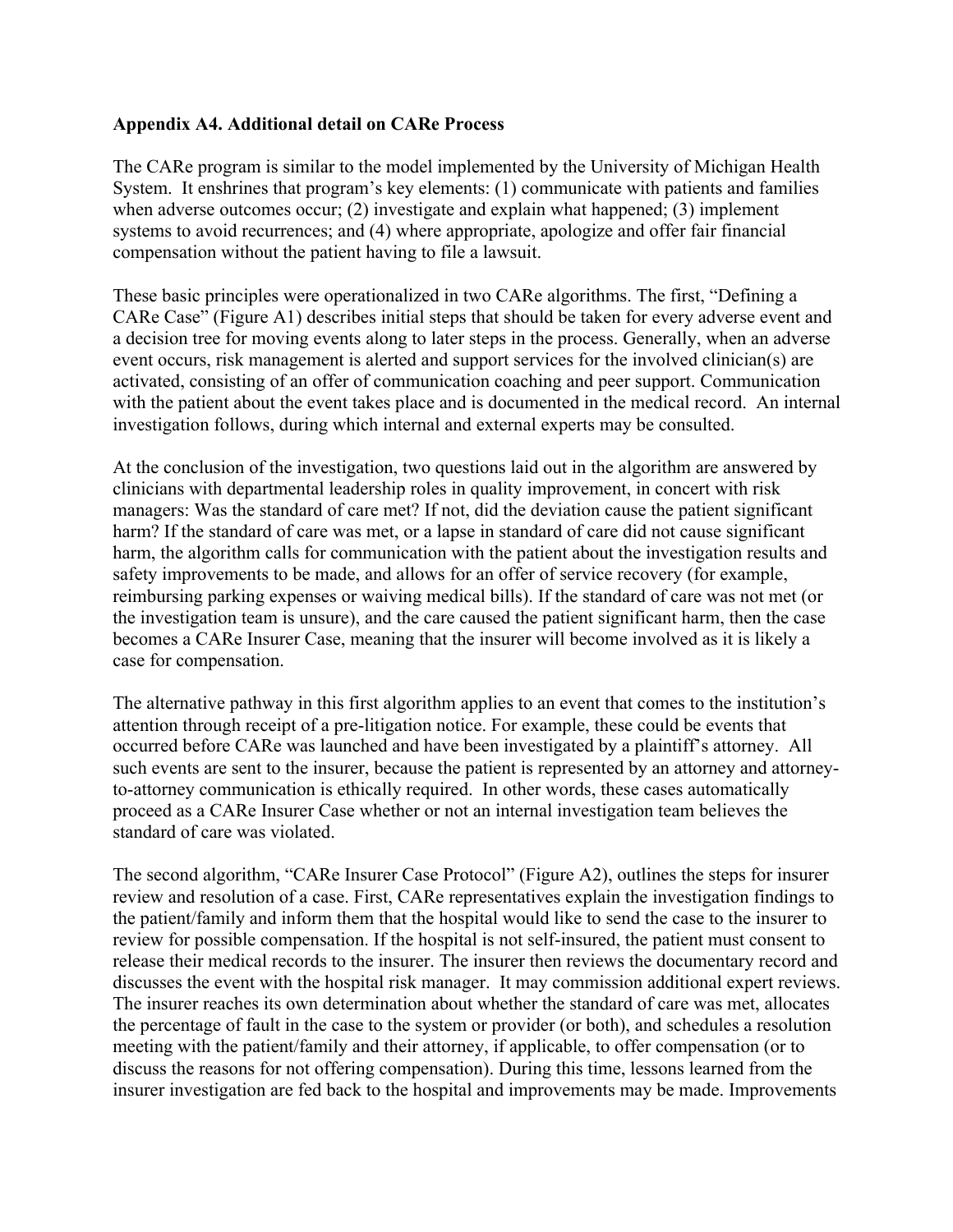are also relayed to the patient during the resolution meeting.

Cases that come in as pre-litigation notices take a different path in the algorithm. If the insurer determines that the standard of care was met, or the lapse did not significantly harm the patient, it sends a letter to the patient's attorney detailing its findings. There is also the option to extend the 180-day period if both parties agree that more time is needed to conduct an investigation and resolve the case. If the insurer finds that a standard-of-care violation caused significant harm, it encourages the patient to seek legal counsel. The appointed attorney for the hospital and the plaintiff's attorney then negotiate fair compensation.

Resolution meetings may result in a settlement offer being accepted and a release of claims signed, or a service recovery offer being accepted without a release of claims. They may lead to a longer process of negotiation, or to an outright rejection of the offer. It may or may not be apparent at this time whether the patient/family intends to pursue litigation. Plaintiffs in Massachusetts have three years to file a malpractice claim.

The CARe process is formally closed when risk managers judge that no further outreach to the patient/family is necessary, appropriate, or likely to be fruitful. For instance, risk managers may terminate the process after the family requests that the hospital stop contacting them, or after several unanswered phone calls.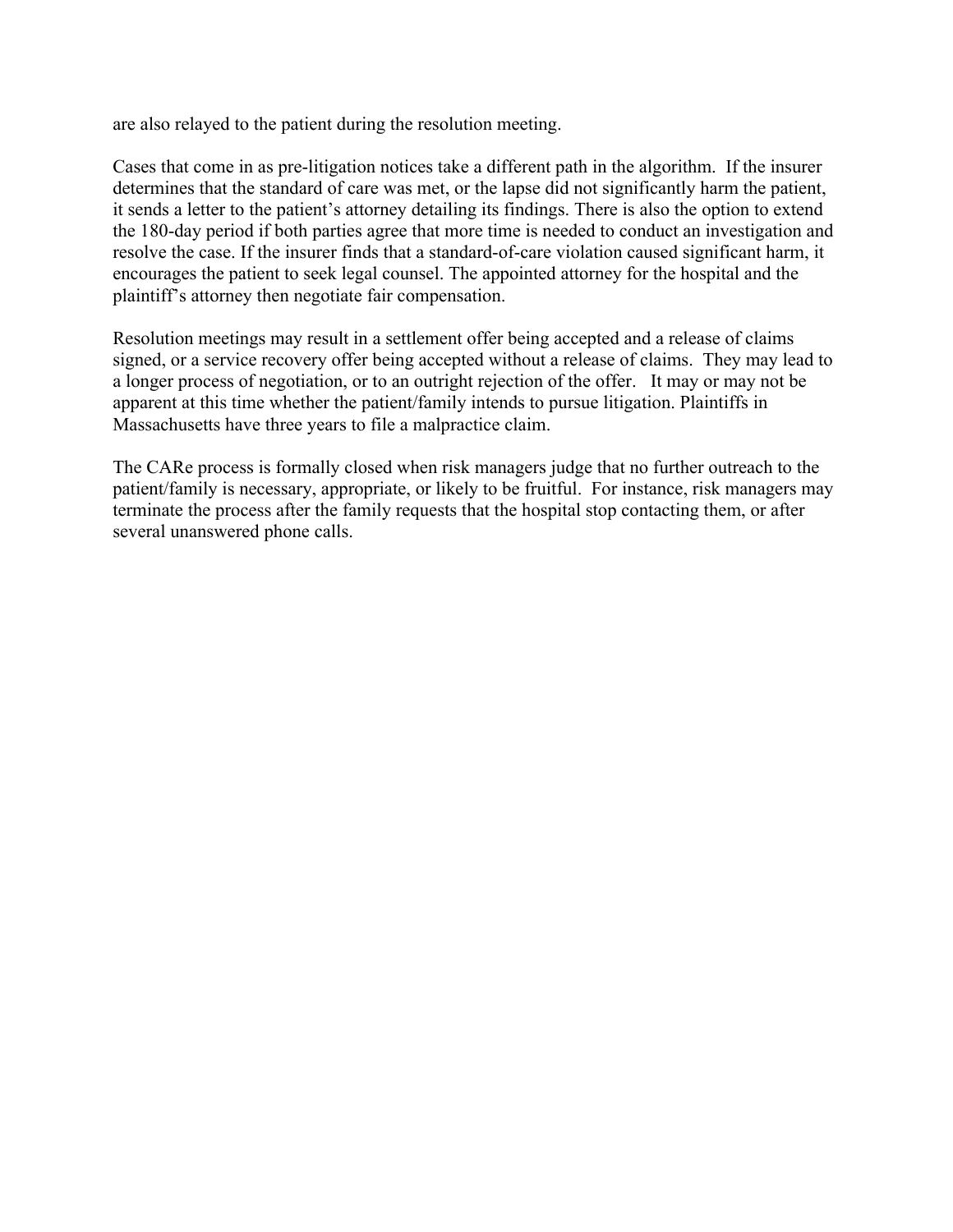# **Figure A1. CARe Process Algorithm: Referral of Cases to Insurer for Possible Compensation**



© 2013 Massachusetts Alliance for Communication and Resolution following Medical Injury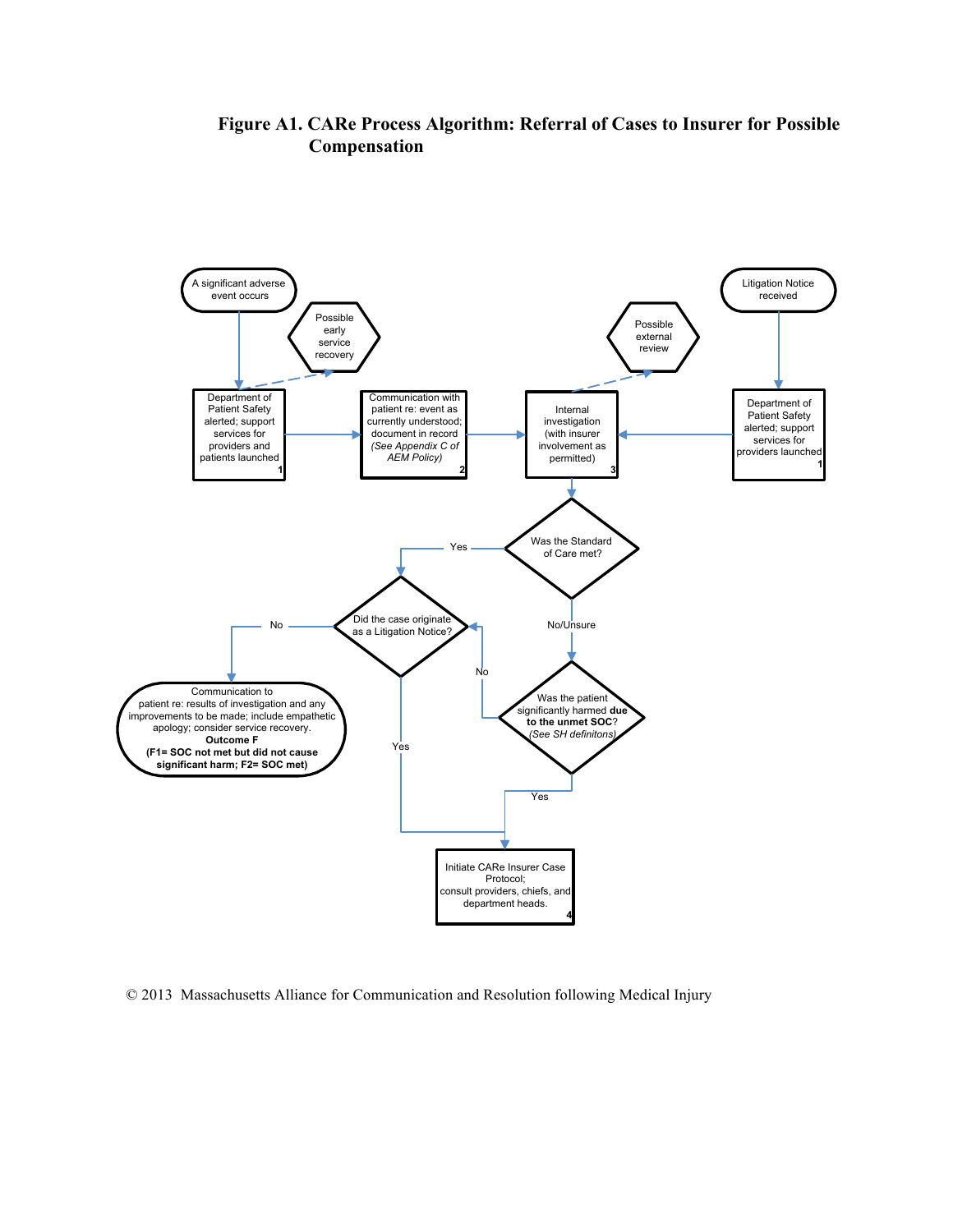#### **Figure A2. CARe Process Algorithm: Insurer Review and Follow Up**



© 2013 Massachusetts Alliance for Communication and Resolution following Medical Injury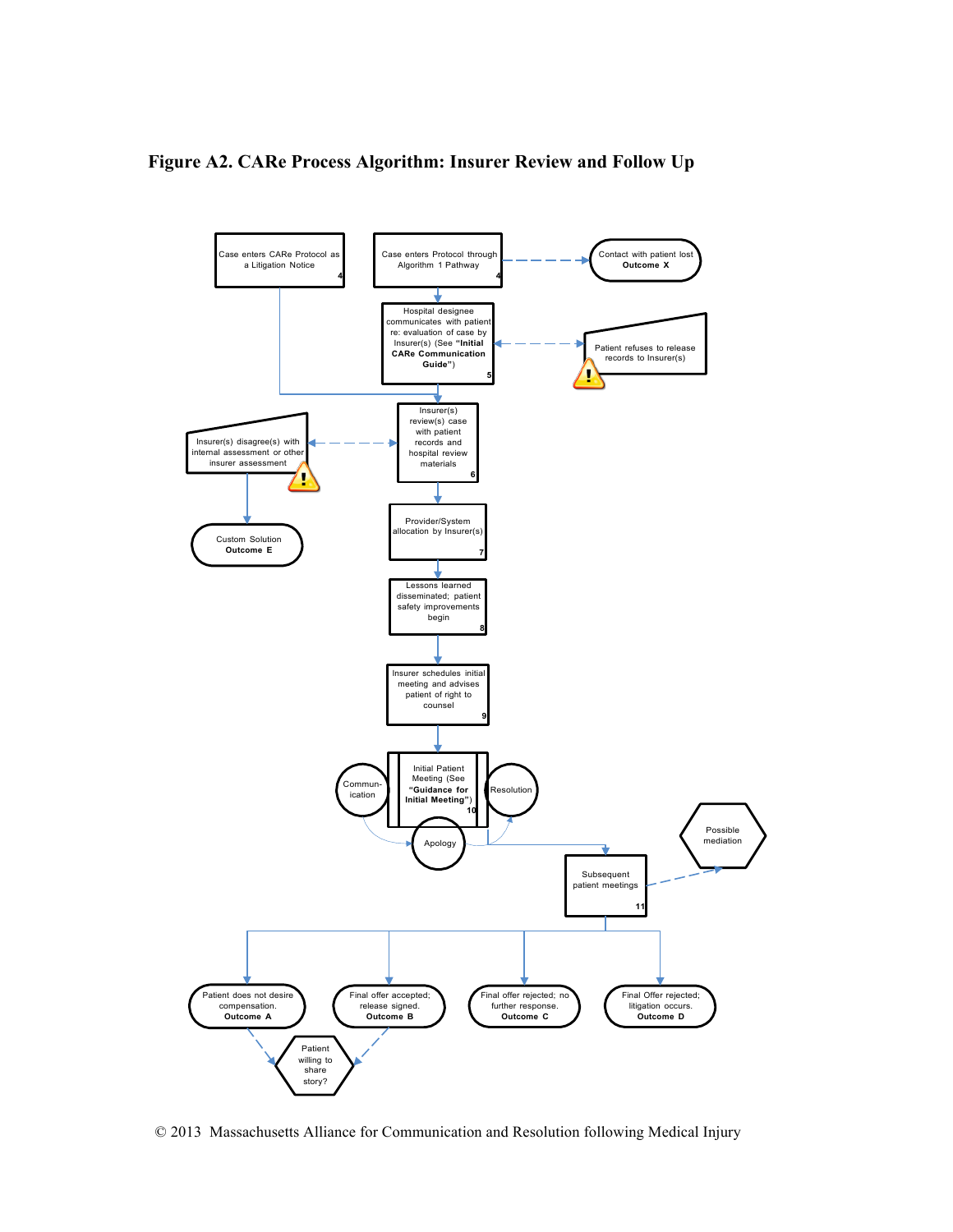### **Appendix A5. Graphical presentation of hospitals' determinations in CARe cases**





† Sample size is 916 rather than 989 because exhibit excludes 14 cases not reviewed by the hospitals (9 still pending review, 5 referred directly to insurer because they entered the study as pre-litigation notices) and 59 cases for which the hospital could not reach a standard-of-care determination. Among the 916 cases shown are 2 cases in which hospitals could not reach a determination about harm severity and 35 cases in which they could not reach a causation determination. Causation judgments were not made for cases below the significant-harm severity threshold for compensation.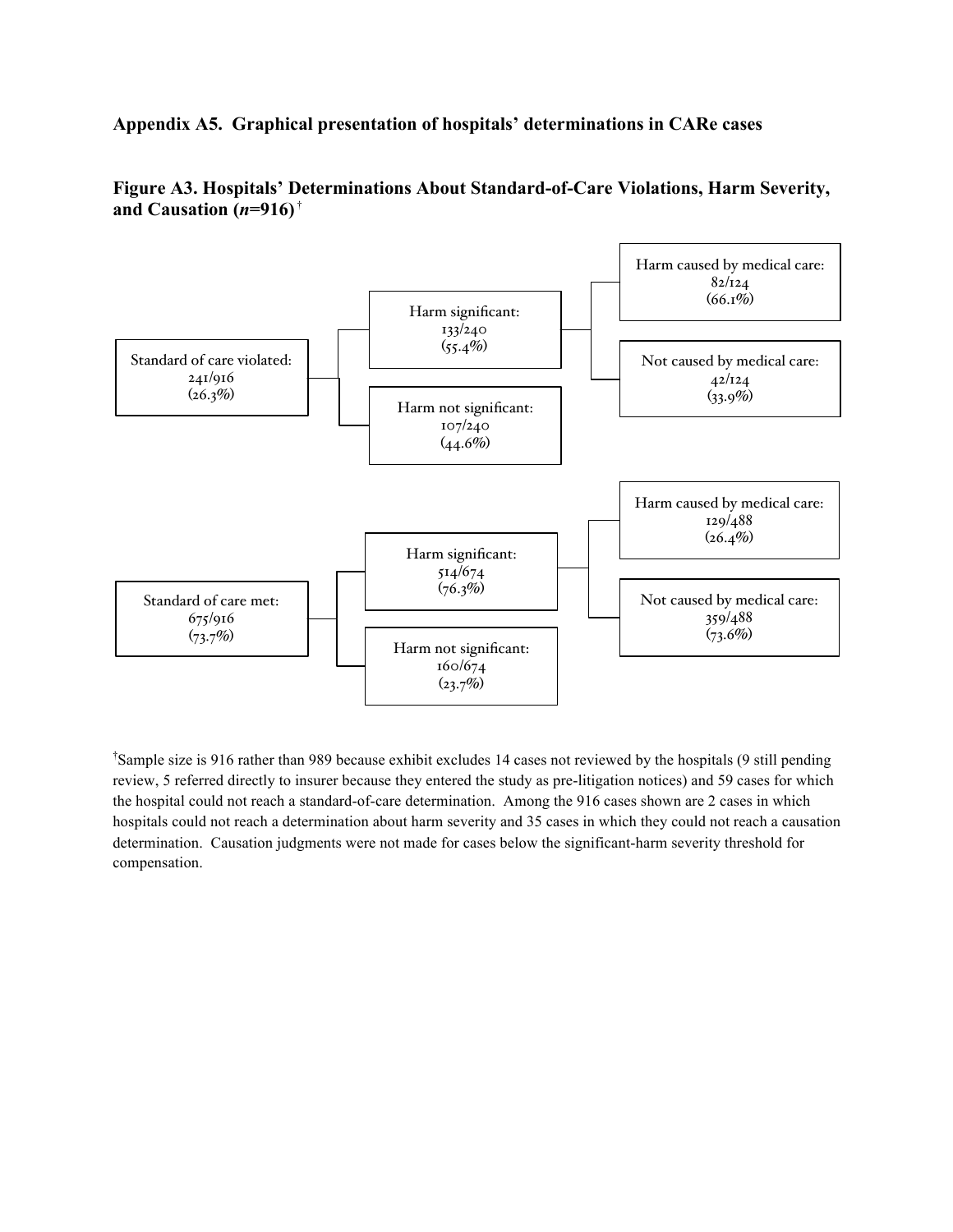





† Count excludes 45 cases in which CARe process had not yet been completed by close of data collection in October 2015; feedback communication may have occurred subsequently.

‡ Numerator includes some apologies and explanations that were communicated before the case was referred to the insurer.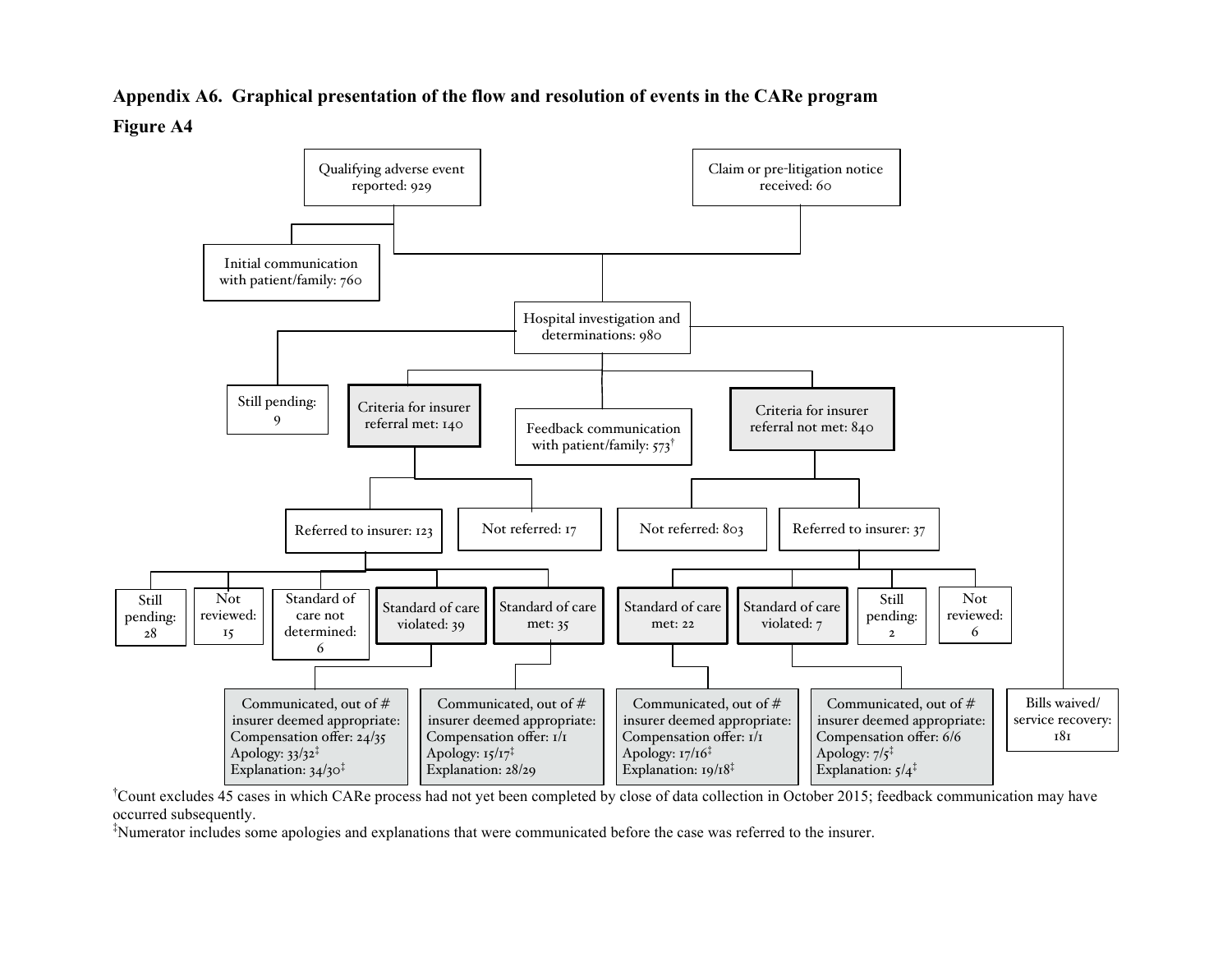# **Appendix A7. Details of liability outcomes and other characteristics of CARe events**



# **Figure A5. Liability Outcomes of CARe Events (***n***=989)**

† As of August 2016.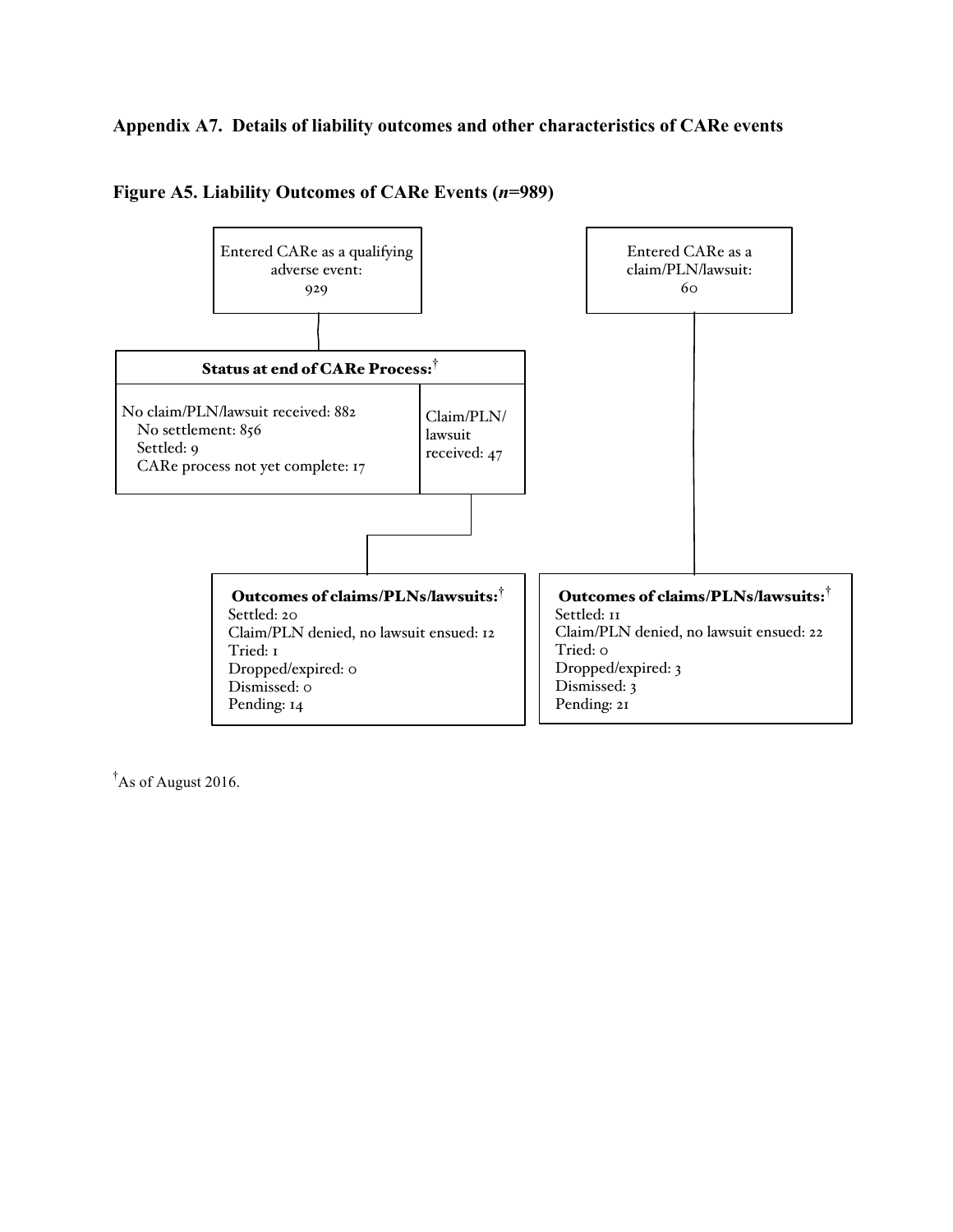|                                       | $\boldsymbol{n}$ | $\frac{0}{0}$    |                                                                                              | $\boldsymbol{n}$ | $\frac{0}{0}$ |
|---------------------------------------|------------------|------------------|----------------------------------------------------------------------------------------------|------------------|---------------|
| Hospital:                             |                  |                  | Adverse event type(s):                                                                       |                  |               |
| A                                     | 474              | 47.9             | Surgical/procedural complication <sup>b</sup>                                                | 341              | 34.5          |
| $\, {\bf B}$                          | 449              | 45.4             | Medical management                                                                           | 219              | 22.1          |
| $\overline{C}$                        | 36               | 3.6              | Diagnostic error/delay                                                                       | 154              | 15.6          |
| $\overline{D}$                        | $\overline{30}$  | $\overline{3.0}$ | Fall                                                                                         | 98               | 9.9           |
| <b>Patient:</b>                       |                  |                  | Obstetrical/neonatal complication                                                            | 64               | 6.5           |
| Female                                | 519              | 56.2             | Medication related                                                                           | 63               | 6.4           |
| Age (mean, s.d.)                      | 53.1             | (23.9)           | Cardiac/respiratory arrest                                                                   | 58               | 5.9           |
| Race                                  |                  |                  | Infection                                                                                    | 52               | 5.3           |
| White                                 | 667              | 86.3             | Skin injury                                                                                  | 35               | 3.5           |
| <b>Black</b>                          | 72               | 9.3              | Self-harm/suicide/attempted suicide                                                          | 13               | 1.3           |
| Asian                                 | 33               | 4.3              | Medical equipment/device malfunction                                                         | $\overline{4}$   | 0.4           |
| Native Hawaiian/Pacific Islander      |                  | 0.1              | Other                                                                                        | 12               | 1.2           |
| Hispanic ethnicity                    | 91               | 11.1             | Unable to determine                                                                          | 12               | 1.2           |
| Primary involved clinician:           |                  |                  | Injury severity (NCC-MERP score):                                                            |                  |               |
| Attending/emergency room physician    | 632              | 64.2             | Death                                                                                        | 169              | 17.2          |
| Registered nurse                      | 164              | 16.6             | Permanent harm                                                                               | 70               | 7.1           |
| Resident or fellow                    | 48               | 4.9              | Temporary harm requiring life-sustaining intervention                                        | 72               | 7.3           |
| Anesthesiologist                      | 34               | $\overline{3.4}$ | Temporary harm requiring initial or prolonged hospitalization                                | 236              | 24.1          |
| Radiologist                           | 29               | 2.9              | Temporary harm requiring invasive medical procedure and/or<br>$\geq$ 3 visits                | 143              | 14.6          |
| Other                                 | 78               | 7.9              | Temporary harm requiring treatment or intervention,<br>excluding those in the category above | 156              | 15.9          |
| First reported to risk management by: |                  |                  | No physical harm <sup>c</sup>                                                                | 135              | 13.8          |
| Internal facility reporter            | 705              | 71.3             | Depth of hospital investigation                                                              |                  |               |
| Patient/family                        | 247              | 25.0             | Extensive                                                                                    | 389              | 39.8          |
| Attorney for patient/family           | 32               | 3.2              | Modest                                                                                       | 563              | 57.6          |
| Patient's insurer                     | 4                | 0.4              | None                                                                                         | 25               | 2.6           |
| State department of public health     |                  | 0.1              |                                                                                              |                  |               |

# **Table A3. Additional Details of CARe Event Characteristics (***n***=989)**